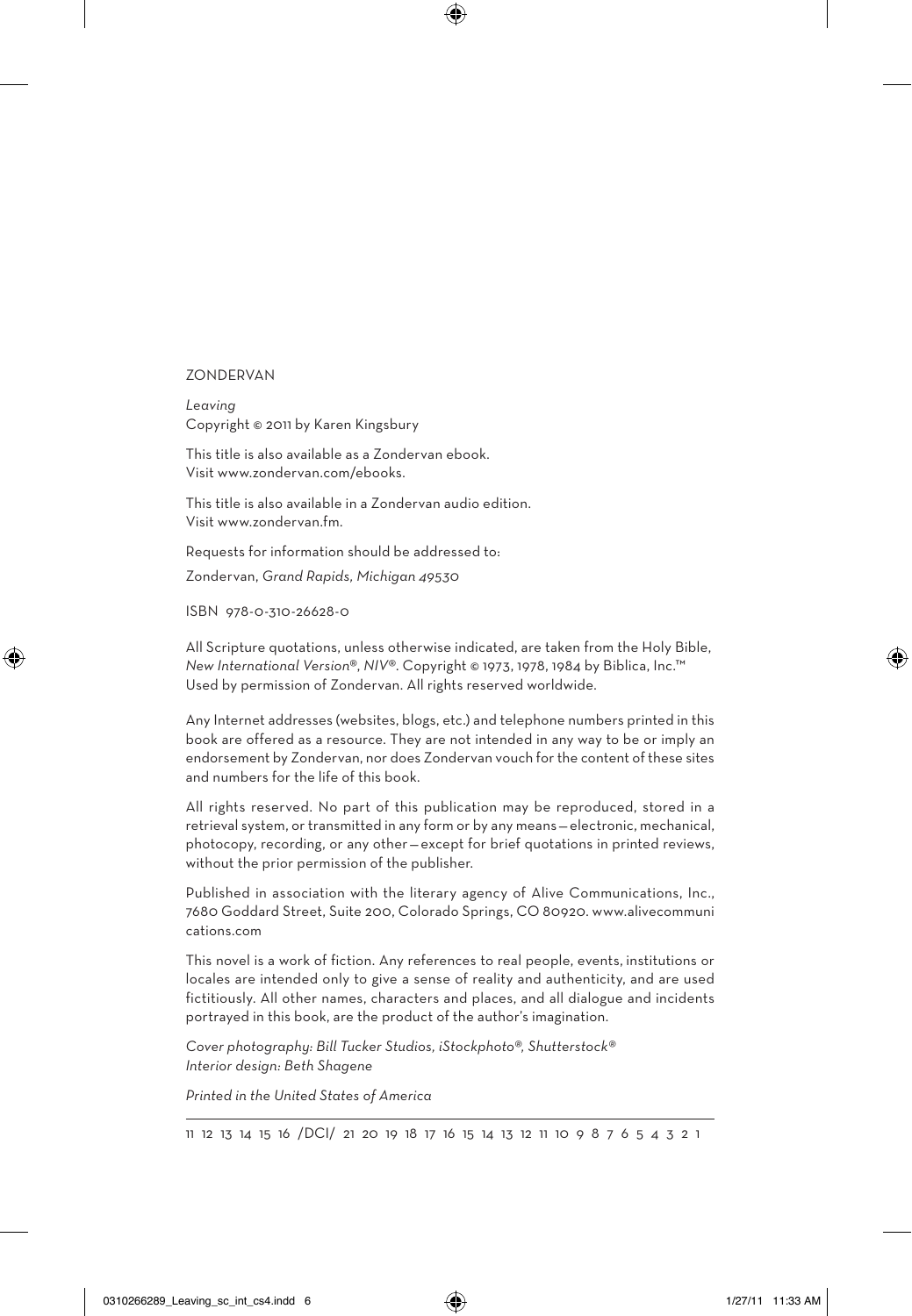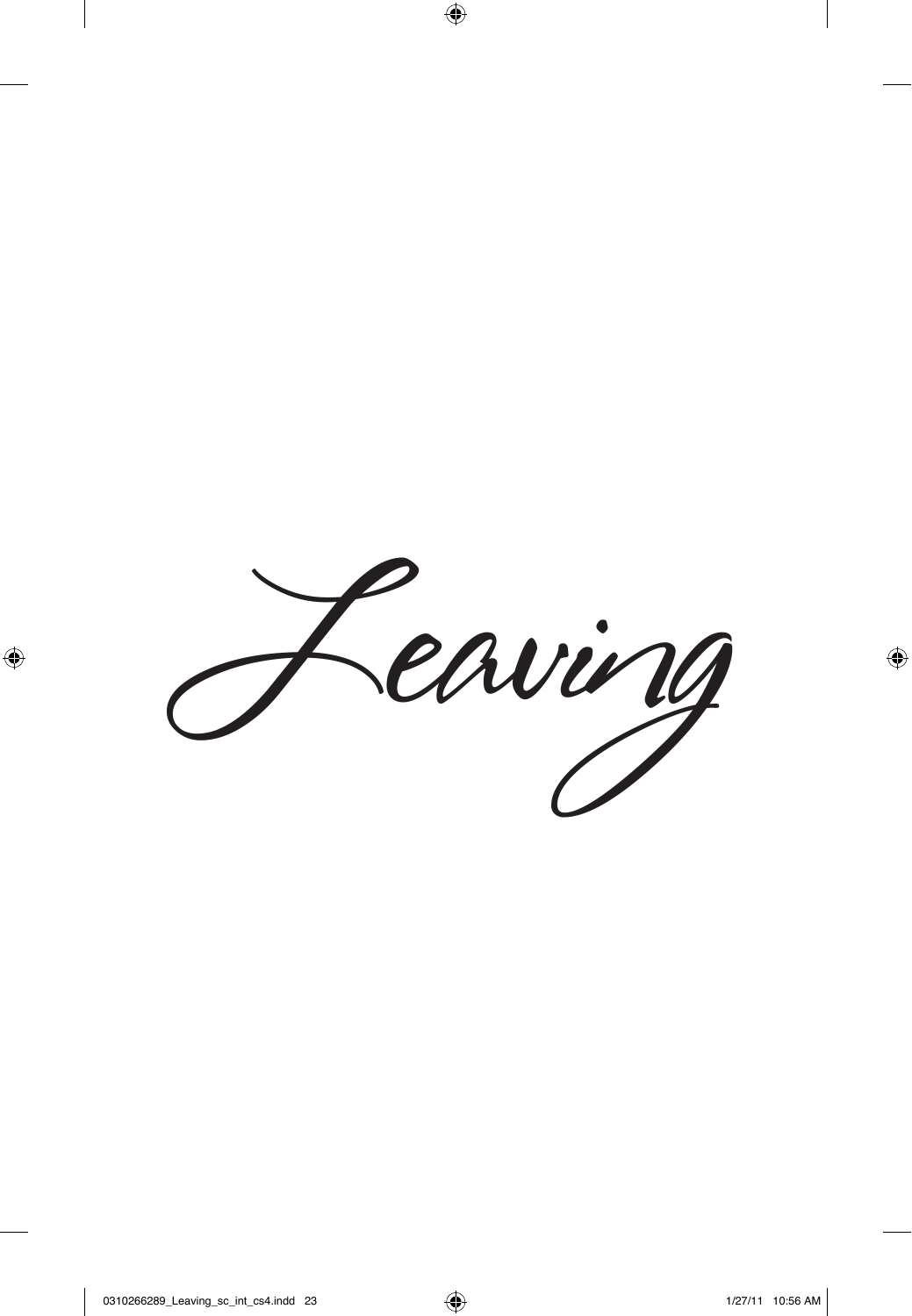One

Goodbyes were one of the hardest things about life . . . one way or another people were always leaving. Always moving on. That was the point the pastor was making, and Bailey Flanigan blinked back tears as she shifted in the pew beside her family. *Like Cody Coleman*, she told herself. *Always leaving*.

"Life changes. People come and go, and seasons never last." Pastor Mark Atteberry's voice rang with passionate emotion. "Nothing stays the same. We can count on that. Good times come and go . . . finances are ever changing . . . our health will eventually fail us. And through death or decision, everyone we know will someday leave us." He paused, his eyes searching the congregation. "All except for Jesus Christ. Jesus will never leave you nor forsake you. And because of that we have the strength to love with all our hearts . . . even unaware of what tomorrow brings." He smiled. "That's what I want you to take away from today's service. Jesus stays."

Pastor Mark asked them to turn their Bibles to the book of Deuteronomy. Bailey did as she was told, but the rest of the sermon she struggled to stay focused. Cody hadn't talked to her since that day on her parents' porch, the day he tried to convince her it was finally and absolutely time to move on. Now, two months later, the pain and silence of the passing time was just about killing her.

When the hour was almost over, Bailey's mom, Jenny, turned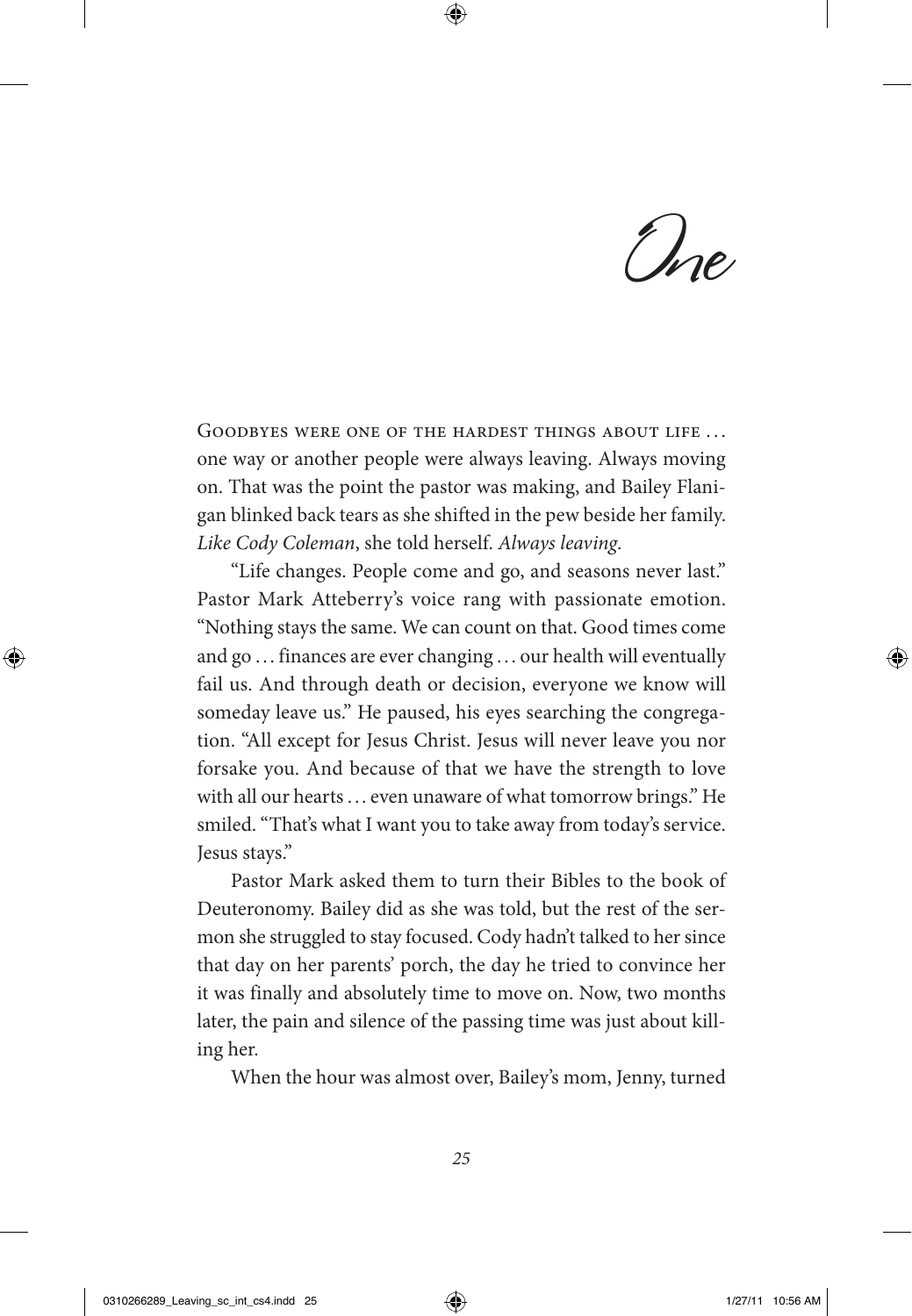to her. "Powerful message." Her voice was barely a whisper, only loud enough for Bailey.

Bailey nodded and managed a slight smile. She'd tell her mom later how much her heart hurt, how Pastor Mark's talk about goodbyes stirred up all the missing she'd ever felt for Cody. Never mind the days when she seemed over him, when she didn't look for a text every hour or catch the phone ringing at night and hope it was him. Today, even with her mom and dad and five brothers seated along the pew beside her, there was no way around her feelings.

She missed Cody with every aching breath.

The service ended with a song Bailey loved — a Chris Tomlin song called "Our God" that always stirred her love for the Lord and her belief in His promises. She stood next to her mom and glanced down the row at her family. How great that they could be here together, worshipping and praising God, and sharing everything they believed. How amazing to celebrate Sundays with them always. She smiled, ignoring the sting of fresh tears in her eyes. Wasn't that the point Pastor Mark was making? This picture of the Flanigan family wouldn't last either. They were all growing up. And some Sunday not far down the road they'd be spread out to other churches, other places where they would begin their own lives.

Because only Jesus stayed.

But God in all His goodness still allowed moments like this, and no matter how far they might someday be from each other, they would hold tight to the memory of this: what it felt like to be a family who loved each other deeply and cared for the people around the dining room table like they were each other's best friends. The sort of family other people only dreamed about.

Bailey closed her eyes and let the music fill her soul. "Our God is greater ... our God is stronger ... God you are higher than any other ..."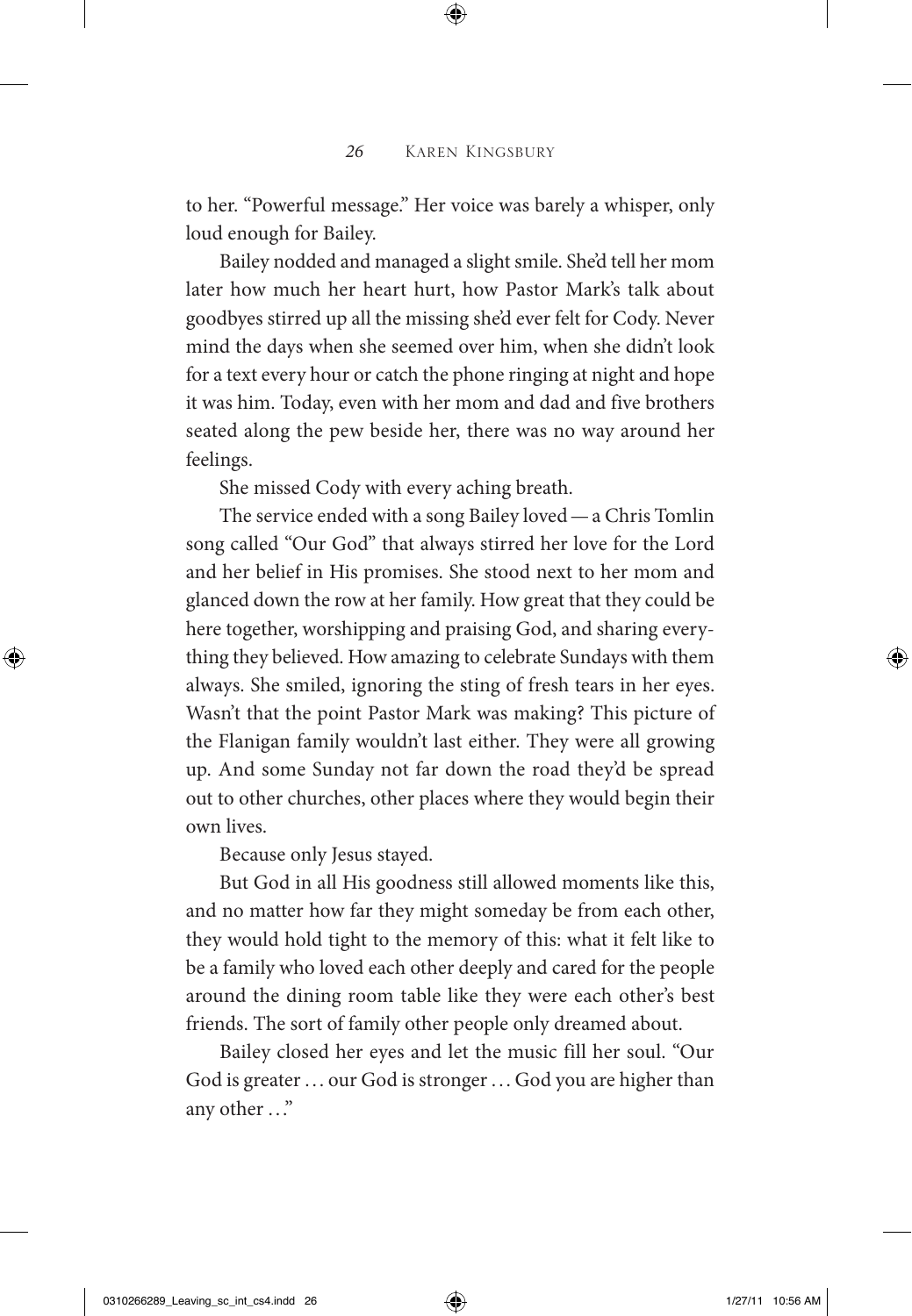

The beauty of the moment mixed with the sweet sadness of losing Cody, of not knowing where he was or what he was doing. The idea seemed outrageous, really. He hadn't felt this far away when he was fighting in Iraq. Now he was only an hour away in Indianapolis, but it seemed like he'd fallen off the planet. At least that was where she assumed he was — the place he'd been the last time they saw each other.

Pastor Mark dismissed them, and Bailey felt her mother give her a side hug. "You were thinking about him." She pressed her cheek against Bailey's.

Bailey had nothing to hide where her mom was concerned. She looked straight at her. "How could I not?"

"We'll talk later."

"Okay." Bailey returned the hug and they moved into the aisle with the rest of the family. The knowing in her mother's eyes made Bailey grateful. Bailey kept no secrets from her mom and, because of that, they would always be close.

Anyway, the conversation would have to come later. Ashley Baxter Blake and her husband, Landon, had invited them over for dinner, which meant a house full of people. It was a Baxter family tradition, and at least once a month the Baxters invited Bailey's family too. The more people the better — that was Ashley's theory. She and Landon bought the old farmhouse from John Baxter, Ashley's father. Bailey was sure she saw a wistfulness in John's eyes whenever they gathered for dinner. A longing for days gone by maybe. Days that hadn't lasted any more than the ones now would last for the Flanigan family.

Bailey couldn't imagine raising a family for decades in a house and then coming back only as a visitor. But it was better than having strangers live in the place. Especially with all the memories that still lived between the walls and windows.

On the drive to the Baxter house, Bailey caught herself more aware than usual that even this — all eight of them traveling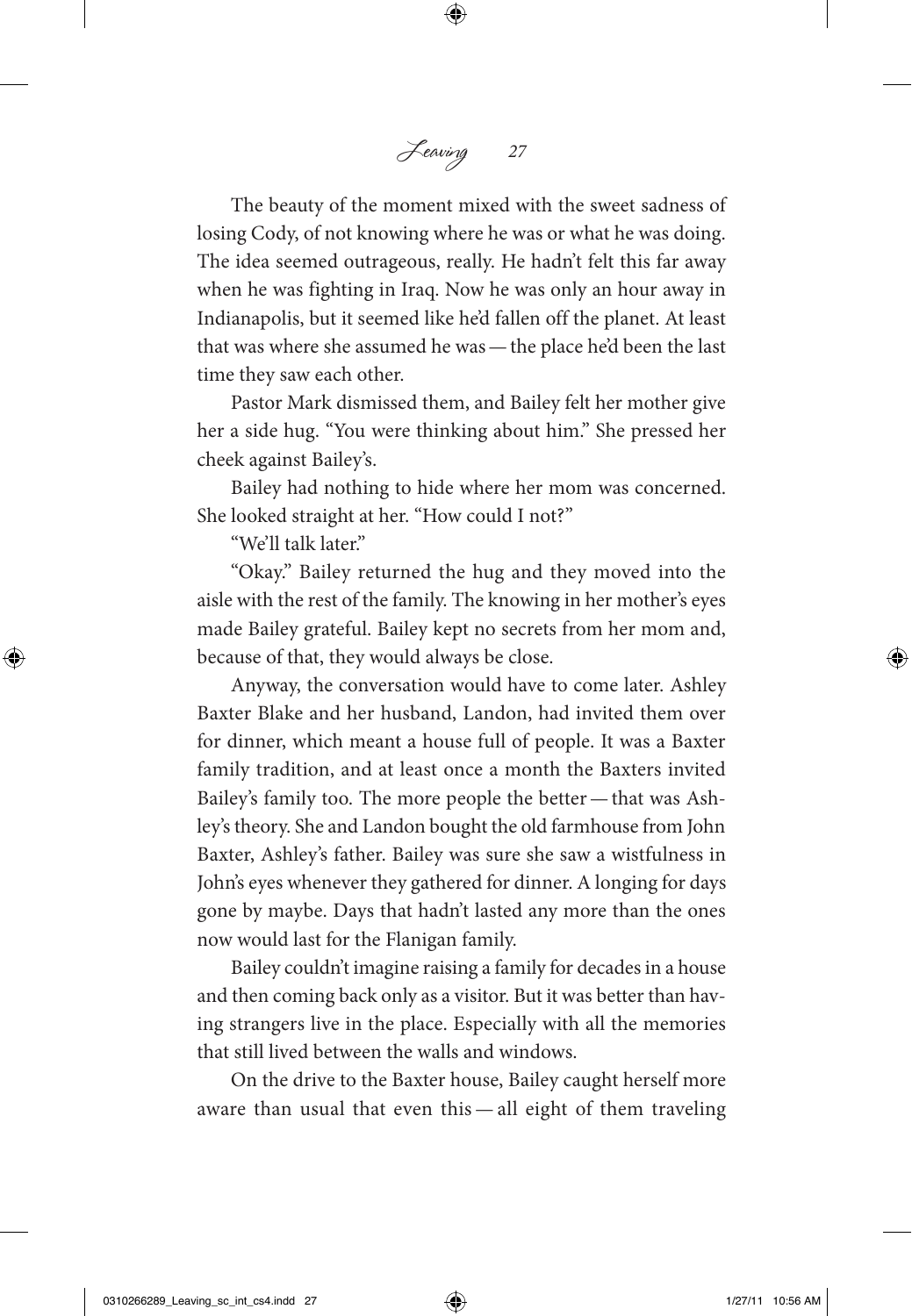somewhere after church — wouldn't last. She was almost twentyone, after all, in her third year at Indiana University. She leaned against the car door and listened to her brothers' conversations around her. Connor was seventeen and closest to Bailey in age. This was his junior year, and he was about to begin his final football season as starting quarterback — throwing for more than 200 yards a game, the way Cody had taught him.

Connor was class president and debating themes for the Spring Fling dance — an annual costume event at Clear Creek High. "I'm thinking 'Meant to Be.'" Connor glanced back at his brothers Shawn and Justin — both sophomores — and BJ, a freshman. "I mean, I kinda like it. What do you think? 'Meant to Be.' "

"Meant to be what?" Justin frowned.

In the seat beside Bailey, the youngest Flanigan boy — towheaded twelve-year-old Ricky — giggled. "Like, you come as Batman, but you tell everyone you *meant to be* Robin?"

A round of laughter filled the Suburban. Bailey chuckled to herself and gave Connor a helpless look. The younger boys had a point.

Connor flashed a patient, crooked grin. "Not like that." He waited until he had their attention again. "Meant to be, like Batman and Cat Woman — two characters who were meant to be together."

"Or maybe just sort of 'Meant to *Bee*.' " Ricky let loose another few delightful bouts of laughter. "Like a bumblebee. Then everyone could dress in yellow and black."

"Yeah, or maybe Meant to *B*." Shawn's laugh was always louder than the others. "You know .. . the letter *B*. That way everyone could dress as something that started with a *B*."

"Okay . . . you're all comedians." Connor gave a mock surrender. "I'll ask the leadership class."

From the front passenger seat, their mom looked over her shoulder. "I like it." Her smile was kind, her eyes thoughtful. "A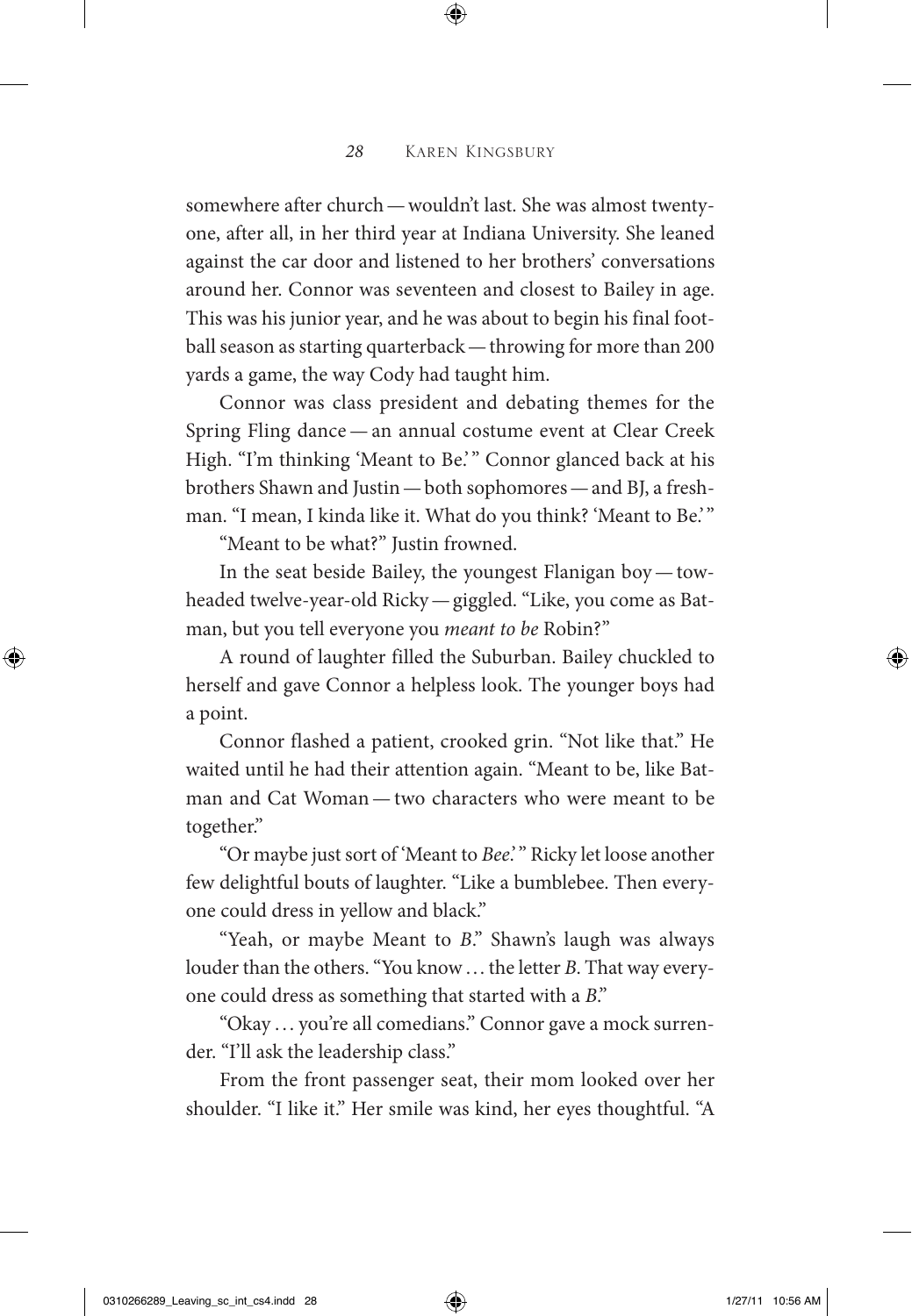

cowboy and a cowgirl ... a doctor and a nurse ... that sort of thing."

"Yeah, only if Justin goes with Kayla, he'll have to be the nurse." Shawn was working to keep his laughter down, but he was losing the battle. "Because she's a whiz kid at science. She wants to be a surgeon."

The conversation soothed the rough edges of Bailey's soul, helping her find perspective after an hour of being flooded with memories of Cody. This was her reality now. And though Pastor Mark was right — this season wouldn't last — for now it was exactly where she wanted to be.

"Have you heard from Brandon?" Her dad caught Bailey's attention in the rearview mirror. "Since they pulled the movie?"

"He texted me yesterday." The memory warmed her heart. "He's so different from the guy he used to be. His faith means everything to him."

"And the media knows it." He looked happy about the fact. "I'm proud of that young man. Very proud."

Bailey's mom angled herself so she could see Bailey. "His manager knows it, too. That's why they shelved the movie, I'm sure"

"Of course . . . I agree, definitely."

The boys still chattered about the upcoming dance, but the family could easily hold more than one conversation at a time. Bailey slid forward so her parents could hear her. "Brandon knows that's the reason. Everyone loved us in *Unlocked*, but his manager doesn't want Brandon to seem soft to the Hollywood crowd"

"Casting him in a movie about a NASCAR driver will definitely keep that from happening." Her dad raised his brow. "And Brandon's doing his own stunts, is that true?"

"It is." Bailey wasn't happy about that part. "I'm still trying to talk him out of it."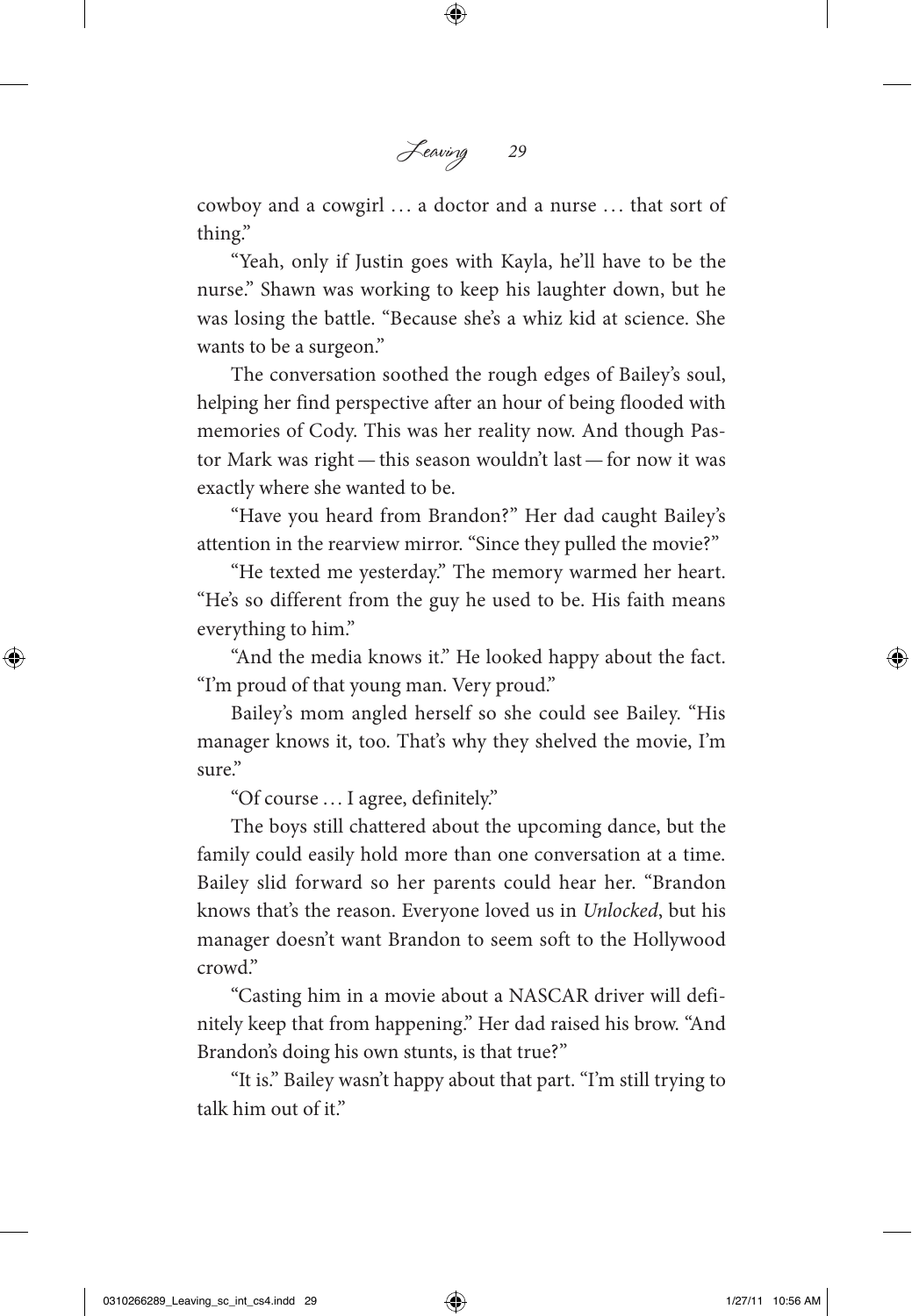"Next time you two chat, tell him we said hi." Her dad kept his eyes on the road. "I pray for him every day." He caught her eye one more time. "The same way I pray for Cody." He hesitated. "Which reminds me ... Matt Keagan asked about you the other day. He figured out you were my daughter about a week after the season ended. Every time he stops in the weight room he doesn't let up."

Bailey laughed under her breath. "That's nice dad." She shared a look with her mom. "Matt Keagan has a million girls in love with him. I'll pass."

"He is cute, though." Her mom's eyes twinkled — proof that she was only having fun.

"Of course he's cute." Bailey shook her head, enjoying the lighthearted silliness of the discussion. "He's the strongest Christian in sports, he wears a wristband with Philippians 4:13 on it, and he takes mission trips to Ethiopia whenever he has a spare weekend. He's perfect." She laughed, and the feeling lifted her heart. "I heard he's dating the daughter of a pastor in South Africa."

"Last week everyone on Facebook and Twitter said Matt's hanging out with a finalist from *Dancing with the Stars*."

"Exactly." Bailey laughed. An icon like Matt Keagan? The line of girls would be longer than ten football fields. "I'm not interested"

The three of them fell quiet again, leaving just the boys' conversation the rest of the way to the Baxter house. Bailey stared out the window. The countryside in Bloomington, Indiana, the rolling snow-covered hills, and the crisp, blue sky that spread out forever around them spoke peace to her soul. February brought a mix of weather, but always snow clung to the ground somewhere. This year more than most.

Bailey thought about her life and the guys God had brought across her path. The last year was so crazy amazing she almost felt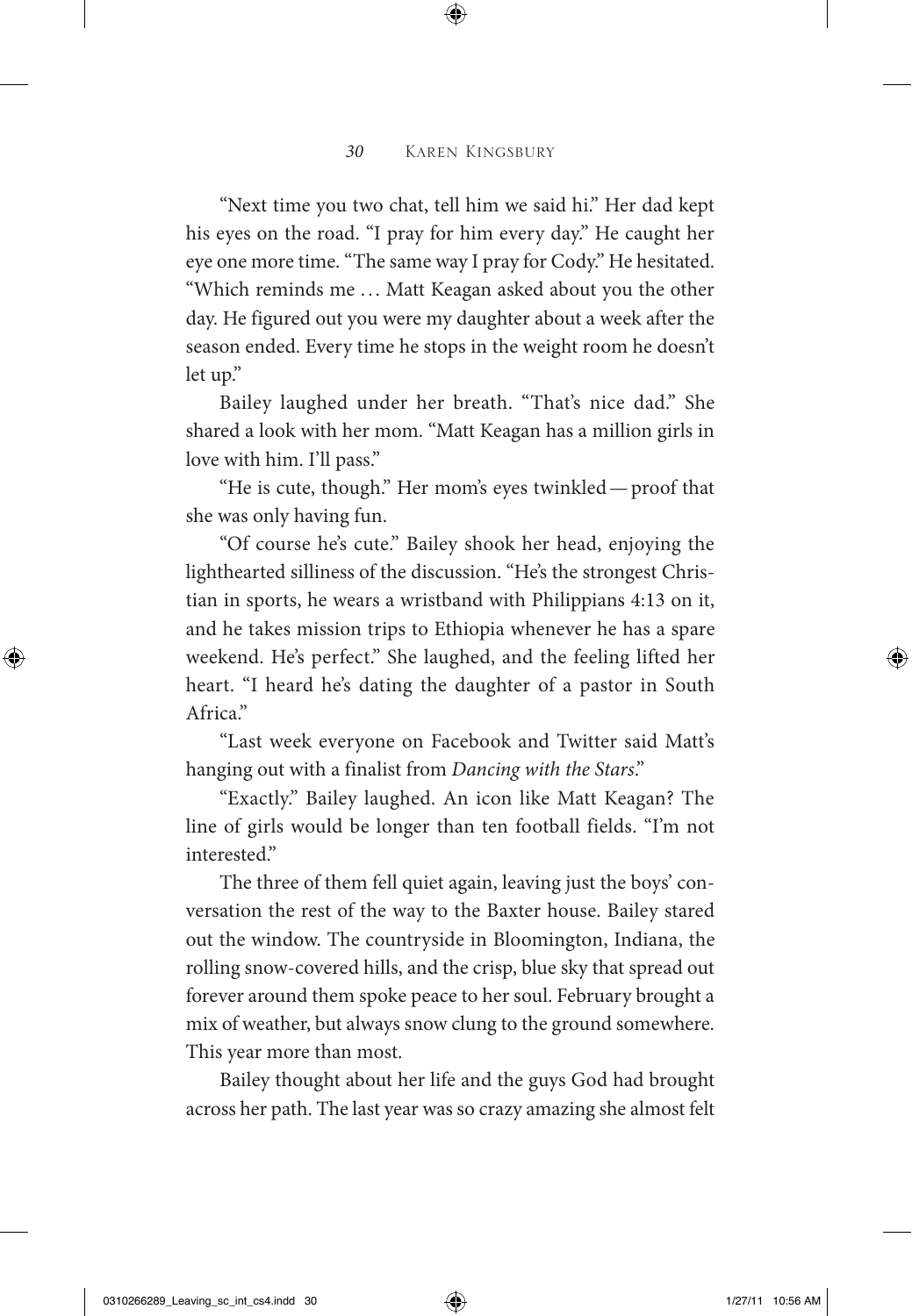

like the whole thing had happened to someone else. Brandon Paul — the nation's most popular young actor — had singled her out to star in his blockbuster movie *Unlocked*. The film was set to release in April, but it was still being edited. Bailey had never worked harder, and in the end she was satisfied with her performance.

But Bailey's was nothing to Brandon's. He played a teenager whose beautiful soul was locked in a prison of autism. She played his friend, the girl who believed she could draw him out and find a way for God to work a miracle in his life. She couldn't wait to see what critics would say about the movie, about Brandon's stunning portrayal of Holden Harris. The story was riveting — just like the bestselling novel by the same name.

Brandon had done the story justice, for sure. But, along the way, God had given him more than a key performance for his resume. During the shoot Bailey had talked to Brandon about the Lord, and the Bible, and God's plan for him. Last New Year's Eve Brandon came to the Flanigan house and had prayed to ask Jesus into his heart. Later that night, Bailey's dad even baptized Brandon in their Jacuzzi.

Never mind that Brandon had a crush on Bailey. She didn't see him that way — not with his past and the throngs of girls screaming his name. Brandon was a friend, nothing more. But in the wake of filming *Unlocked*, talk had immediately turned to the two of them starring in a love story.

"The chemistry between you is too strong to stop with *Unlocked*," the producer told them. He wanted to film this spring. But in late January the movie was shelved so Brandon could focus on a NASCAR story about a guy living fast and dangerously, a guy in conflict with his racecar driver father. The story was called *Chasing Sunsets*, and Brandon had already signed on to play the part.

Bailey had been offered roles in other films, but nothing she would take. Agents and producers in Hollywood didn't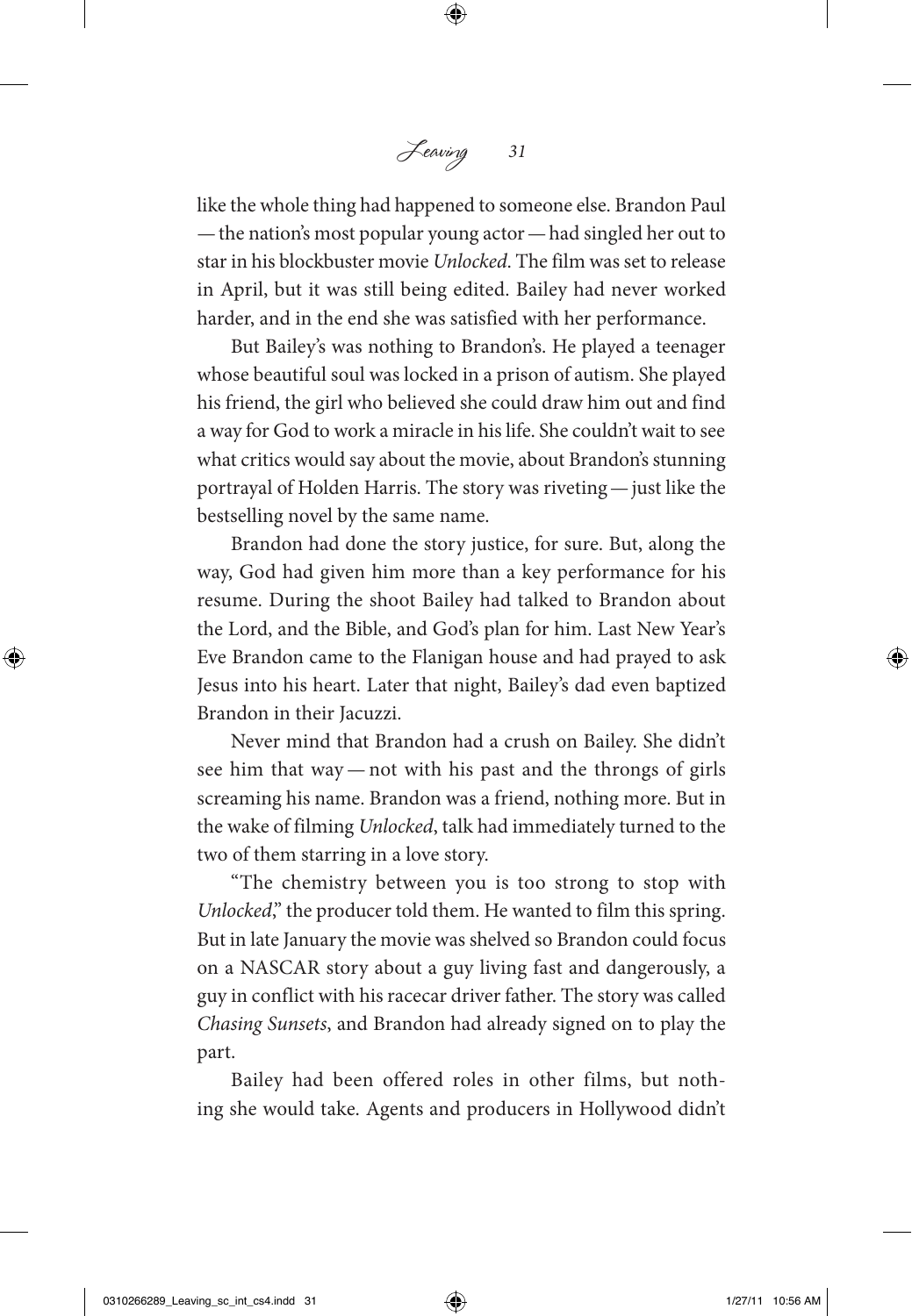understand. She didn't want to move to LA and spend her days auditioning. She was two years from finishing her theater degree at IU. After that, she still dreamed about performing on Broadway in New York City. But no matter where she did or didn't act in the future her friendship with Brandon Paul would remain — she was sure of that.

She blinked, and lifted her eyes to the sky over Bloomington. The boys were talking about basketball, how Justin would be the fastest guard in the league.

"Cody Coleman was the fastest guy ever at Clear Creek High — football or hoops," Ricky made the pronouncement proudly. "But Justin, you never know . . . maybe you'll be faster."

Cody Coleman. The boys' voices faded as Bailey pictured Cody and the way he'd looked the last time they saw each other. She had just wrapped up the shoot with Brandon, and Cody seemed distracted. Different. Maybe the movie had something to do with his distance. Or maybe he pulled away because of Bailey's closeness with Brandon Paul. A quiet sigh slipped from her throat.

Brandon could never be Cody Coleman.

She heard the slightest buzzing sound from her purse and realized she still had her phone on mute from church. She dug around, but by the time she found it the call was gone. She pressed a button at the top of the phone and a number flashed across the screen — one she didn't recognize. The area code was 212. New York City.

*Strange,* she thought. Tim Reed was the only person she knew living in New York. But she had his number programmed into her contacts, so unless he used a different phone, the call couldn't be from him. She was still staring at the number when her phone flashed that a voicemail had come in. At the same time, her dad pulled into the Baxters' driveway. The place looked beautiful, surrounded by snow and barren trees. A thin ribbon of smoke came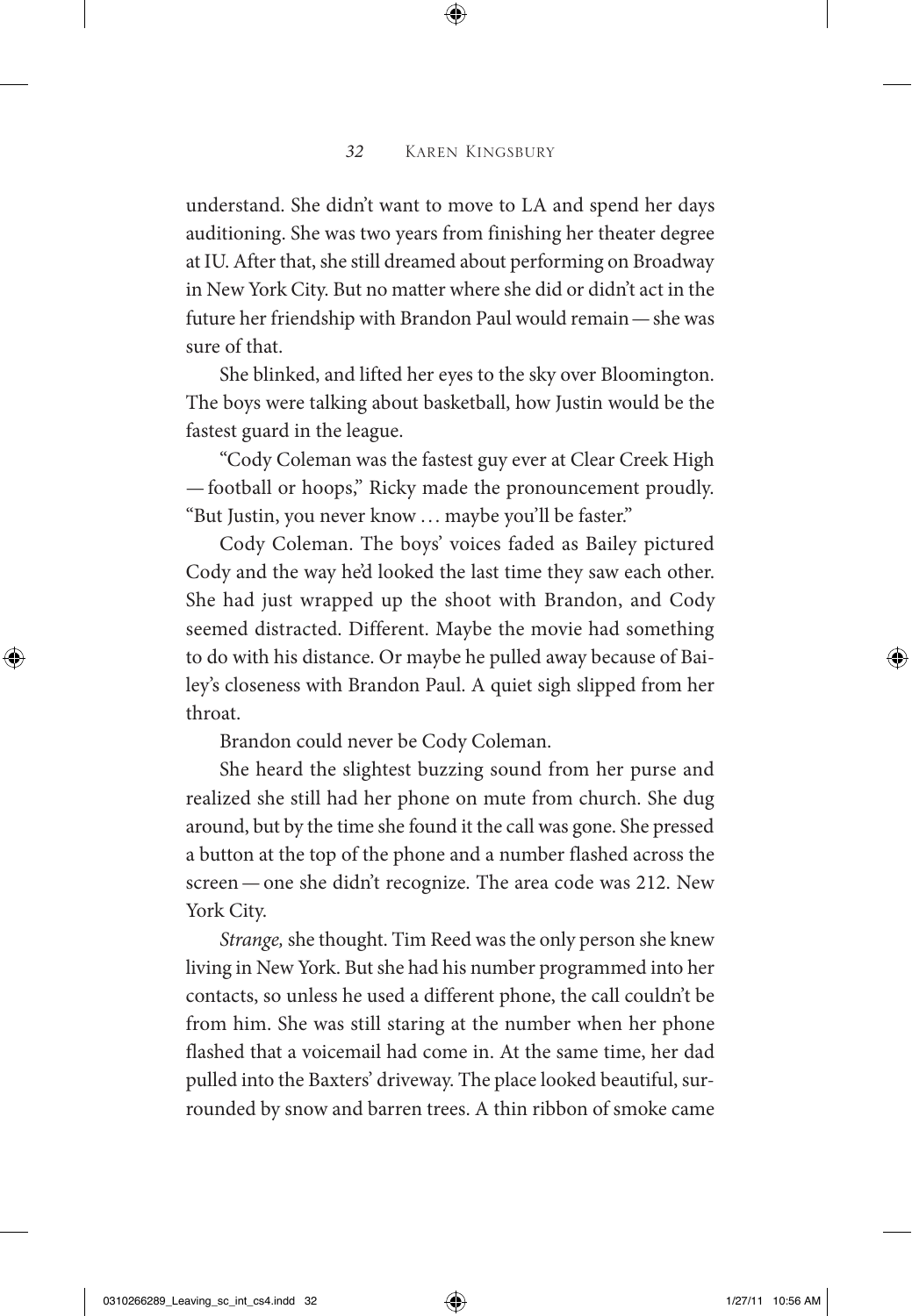

from the chimney, and already six cars packed the area adjacent to the garage.

"I can smell the barbecue sauce from here." Ricky took a long whiff as they stepped out of the SUV. "Best barbecue in Bloomington." He grinned at the others, but then his expression changed sharply as he caught a teasing look from their mother. "Except for yours, of course. Second best. That's what I meant to say."

The air was cold against Bailey's cheeks as they walked across the cleared sidewalk and into the house. For the next two hours the warmth from the fire and the Baxters was enough to keep Bailey distracted. They heard about Ashley's paintings being discovered by a new gallery in New York City — one much larger than any gallery that had ever carried her work — and about how well the Baxter grandkids were doing in school and sports.

Bailey sat near her dad and keyed into a conversation between him and Ryan Taylor, the head football coach at Clear Creek High. Ryan was married to the oldest Baxter daughter, Kari. Until this school year, Cody had always been connected to Clear Creek High. Like Ricky said, he was the fastest football player there when he was a student and then, after returning from the war, he coached at Clear Creek.

Her dad and Ryan talked about how off-season training was going, and then Ryan set down his fork. "You hear much from Cody Coleman?"

A shadow fell over her father's expression. "No." He shook his head and wiped a napkin across his mouth. "Not for a couple months. I'm a little worried about him."

For a few seconds Ryan didn't say anything. "Rumor has it he's going for the assistant job at Lyle — that small Christian school outside Indianapolis."

Bailey felt her heart slide into a strange and unrecognizable rhythm. Cody was going for a job? Already? He still had another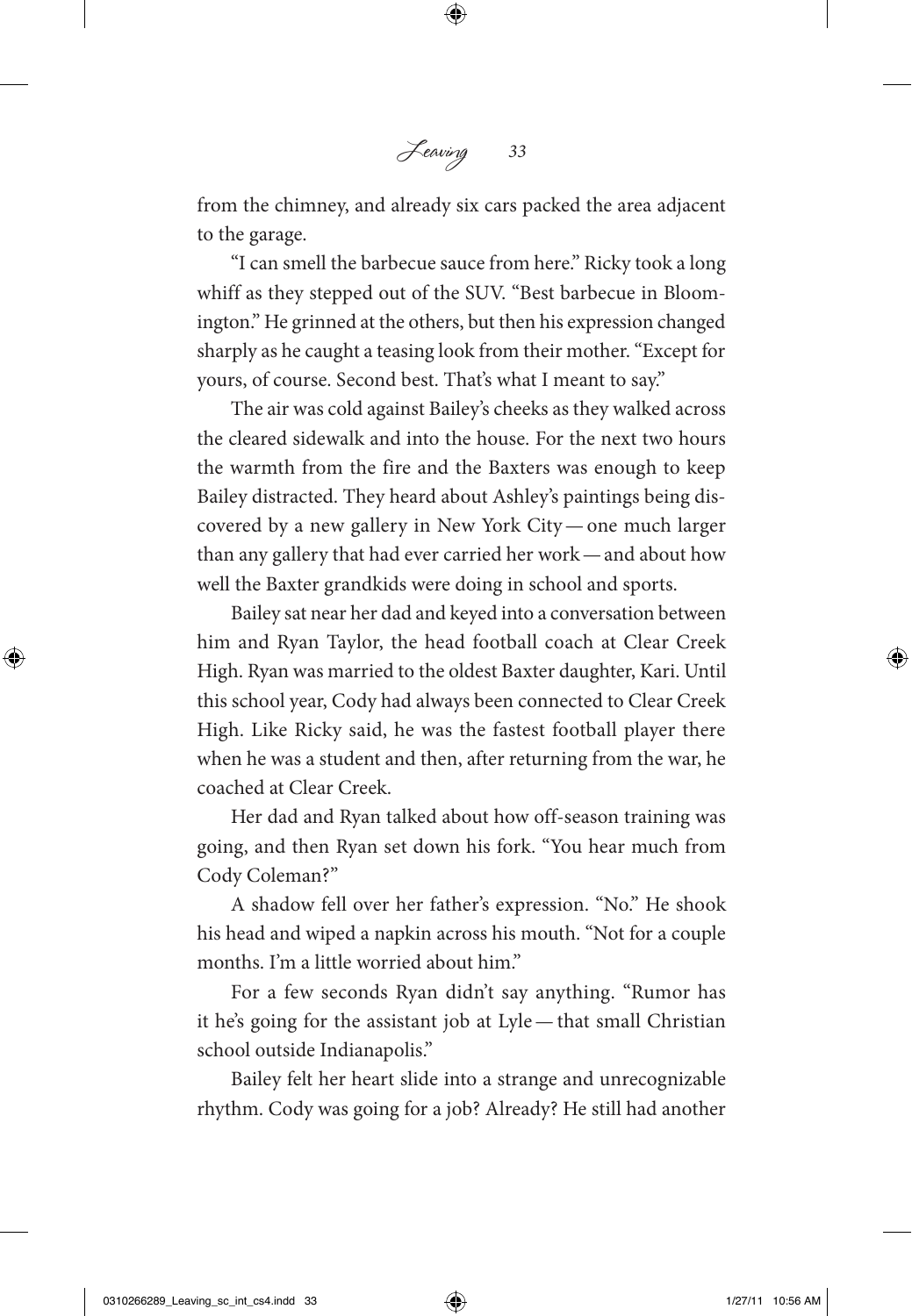year of school left, two if he wanted a teaching credential. She looked at the food on her plate, but she wasn't hungry.

"Hmm. I didn't know." Her dad's expression remained flat, his tone even. "Maybe that's better for him."

"I'm not sure. Cody needs accountability." Ryan squinted, his concern obvious. "Your family has always meant so much to that kid." He hesitated. "I don't like that he hasn't called. We should pray . . . that he isn't drinking again."

Bailey had to keep herself from blurting out that of course Cody wasn't drinking. He wouldn't go back to that, even if he never contacted them again. But she kept quiet.

It wasn't until later as they were headed home along the dark country roads, and the Suburban was quiet, that Bailey remembered her father's expression when Ryan Taylor brought up Cody's name. He almost looked angry, and suddenly in the silence of the ride she understood. Cody might be someone they all cared for, and he might have been a part of their family for many years. But now his silence hurt Bailey. It hurt all of them. And for that, her dad would only have so much patience.

Which explained the way her father teased about Matt Keagan. He was ready for Bailey to let go of Cody and get on with life. With someone more like her — someone like Matt.

Bailey stifled a quiet laugh. *Matt Keagan*. As if that were even a possibility ...

Not until they were home and she and her mom were in the kitchen making hot tea did Bailey remember the phone call from the 212 area code and the message she still hadn't heard. "Hey . . ." She ran lightly to the other side of the kitchen bar where her purse hung on one of the stools. "I got a call from New York."

"New York?"

"Yeah." She dug around her purse again and after half a minute finally found her phone. "Listen." She pushed a few buttons and put the phone on speaker so they could both hear.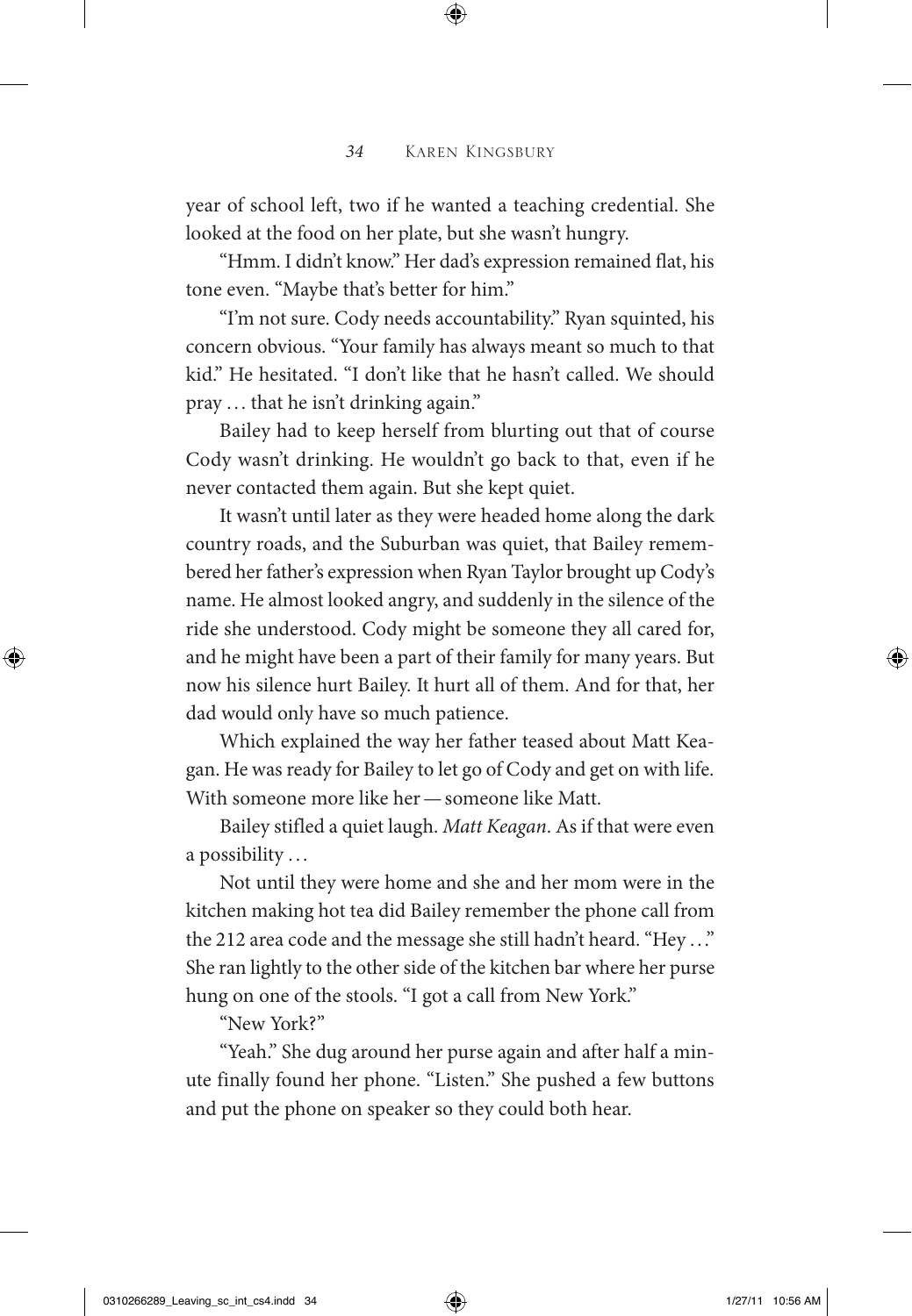

"Hello, this is Francesca Tilly, producer for the Broadway production of *Hairspray*. I was given your name by a friend of mine, a producer with the show *Wicked*." The woman's Italian accent was thick. She talked very fast and sounded quite serious. "We've lost members of our cast for various reasons, so we'll host a limited audition in three weeks. We know about your role in the Brandon Paul film, and we'd like you to attend." Another pause.

*What in the world* Bailey locked eyes with her mom. She covered her mouth with her hand and kept listening.

"I apologize for calling you on a Sunday, but our schedule is crazy tomorrow. If you're interested, contact me at my office number. You'll be given details then. Thank you for your time. I hope to hear from you."

The woman left her number twice, and the message came to an end. Bailey set her phone down and let out a brief scream. "Did you hear that?"

Her mom grinned big. "I knew it ..." She laughed out loud and reached for Bailey's hands. "I knew someone would notice you after your last audition."

Bailey danced her way closer and took hold of her mom's fingers. "Can you believe it? *Hairspray*?" She screamed again. "That's my all-time favorite show! And they want me to audition!!"

"What's the commotion?" Her dad had been in the garage. He looked happy, but bewildered as he came closer. "Whatever it is, you're sure smiling big." He came to her and kissed the top of her head. "So I'm sure I'll like it too."

"I'm going back to New York!" Bailey's heart was still grasping the reality of the voicemail. "This producer wants me to audition for *Hairspray*! Isn't that the craziest thing?"

He smiled as he searched her eyes. "That surprises you?"

"Yes!" She squealed, dancing in place. "Of course it surprises me. I can't believe I'm still standing!"

They laughed and for the next half hour they talked about the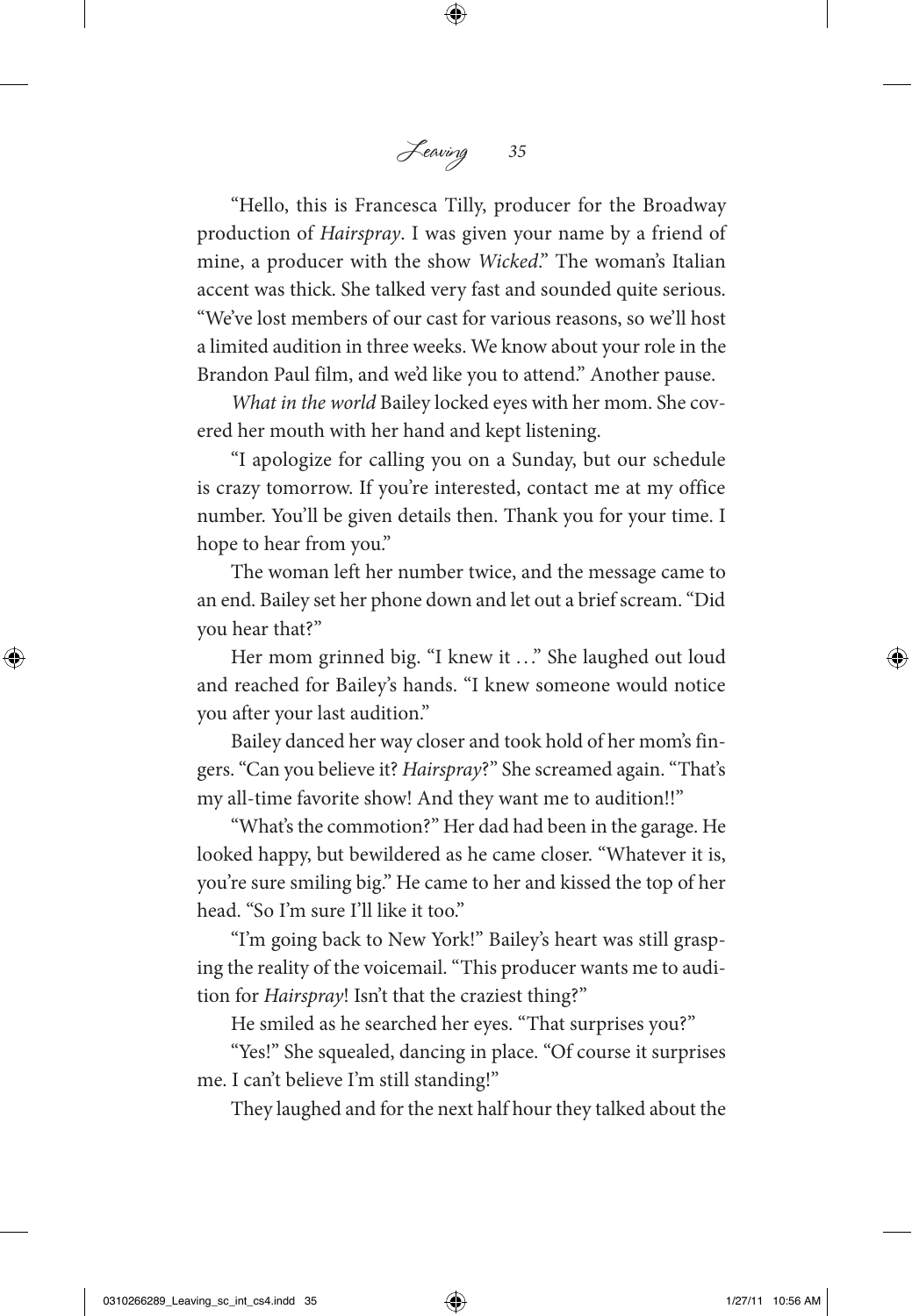songs Bailey could sing for the audition, and how she was more prepared now, and the fact that her dance lessons would definitely pay off because she was a better dancer than before.

Bailey thought about something Francesca Tilly had said on the message and for a moment her happiness dropped off. "You don't think they only want me because of my role in *Unlocked*, do you?"

"Of course not." Her mom's answer was quick, her tone convincing. "You have to be more than well known to survive on Broadway." She smiled. "They called you because of your skills, honey."

She nodded slowly. "I hope so." The last thing she would want was a role handed to her because of her visibility. On Broadway a person needed to earn their place — it was that simple. They talked more about the logistics of what lay ahead, and what the producers would look for during the upcoming audition. Bailey was exhausted in every possible way by the time she went to bed, and even then she wasn't sure she could ever find her way to sleep. She thought about Cody and how tomorrow was Valentine's Day. Not only would she go another February fourteenth alone, but he wasn't even part of her life to share in the excitement that had just happened. She rolled onto her side and stared at the moonlight splashed across the wall.

She was going back to New York for another audition! She'd asked God for this every day since her last one, when the producers of *Wicked* had cut her and offered her former boyfriend Tim Reed a part in the show. Now ... now it was finally her turn to show a different set of producers she had what it took to win a part.

She breathed out. *Calm down, Bailey . . . you need sleep.* She smiled in the darkness but as she did, she remembered Pastor Mark's message from earlier. *Everyone says goodbye eventually . . . people come and go . . . nothing stays except for Jesus*. And sud-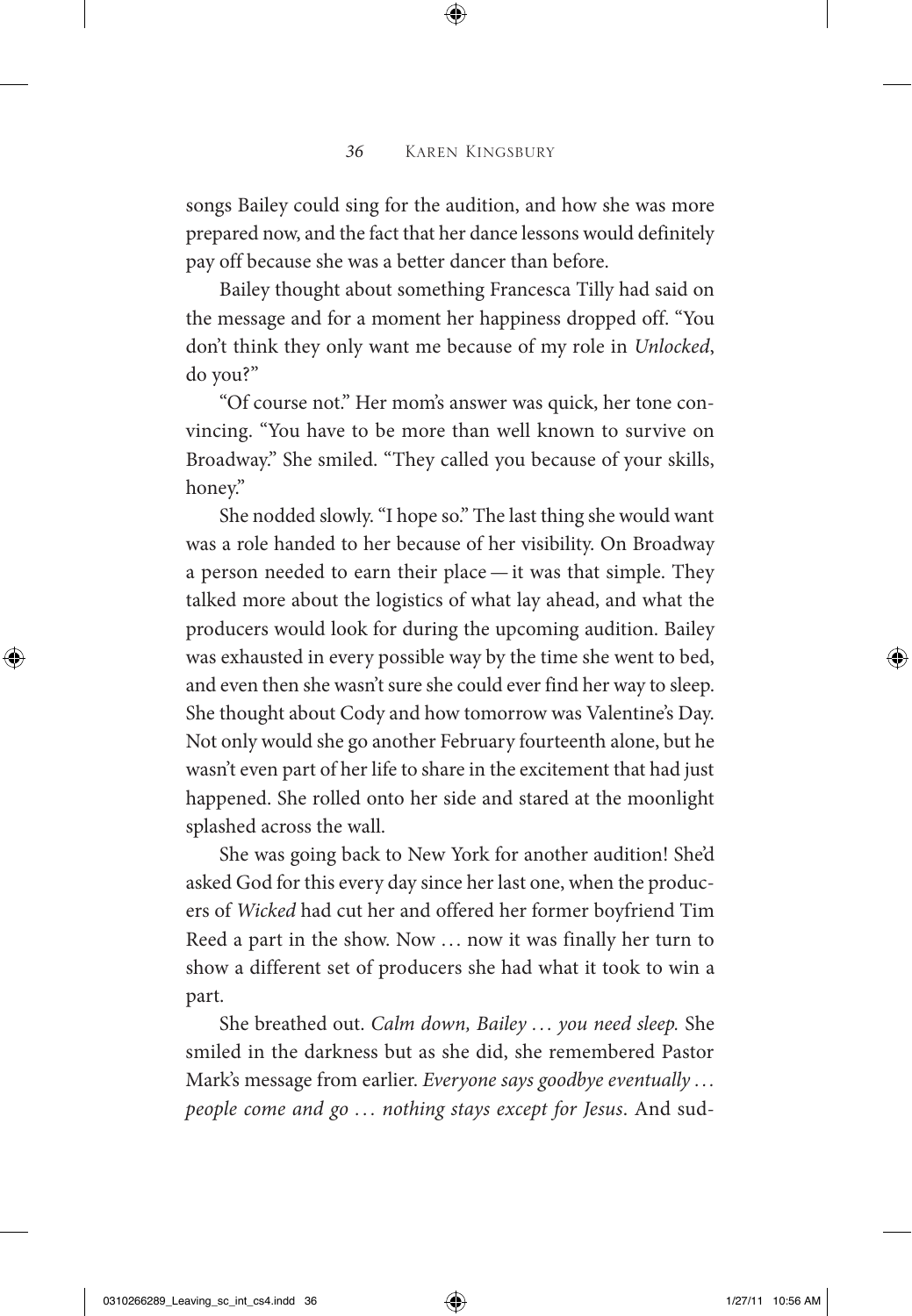

denly amidst her very great joy came a flash of sadness. Grief, almost. Because if God allowed this, she might actually win a part on Broadway. All of which would mean one very certain thing. Despite everything she loved about Bloomington and her family and her classes at IU, this wouldn't be a time to think about Brandon Paul or to meet Matt Keagan or to wonder about Cody.

It would be her time to leave.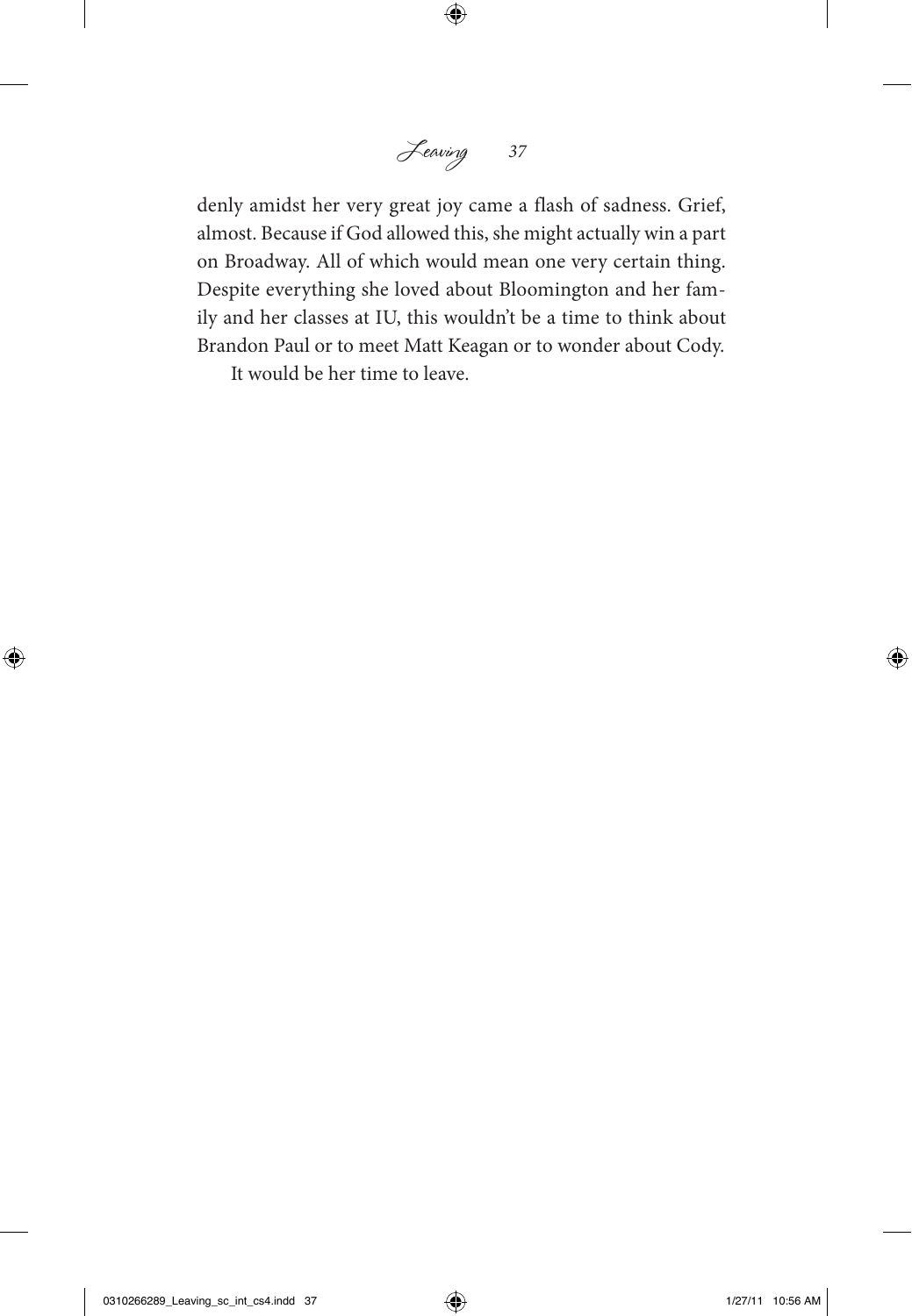## Two

Cody stepped inside his apartment, flipped on a light, and stomped the ice off his boots. His first real job interview was in two hours. He peeled off his jacket, dropped it over the back of the sofa, and headed to his room. His roommate wasn't home, which was just as well. He had too much on his mind to talk about any of it. Life had become a snowy, busy blur of routine, and for the most part Cody was comfortable in it. Better not to think about the passing of time or how every day put another calendar square between him and Bailey Flanigan. He took a full load of classes and worked a few times each week on his forty-page senior project titled "The Effects of Motor Skill Improvement on a Student's Ability to Learn." Cody loved the research. So far the evidence was compelling — the more active a child, the better he or she performed on academic tests. Sort of obvious, really.

Everything took time, and then on weekends he visited his mom in prison. Her current sentence had three more years, at least. Drug dealing penalties got worse with each conviction. His mother could attest to that. They would talk and pray and she would hold his hands — really hold them — like she might not survive after he let go and left the room. But he always left. He had no choice.

To fill the empty spaces, a couple times a month Cody had dinner at the house of his old war buddy Art Collins. Art didn't make it home from Iraq, and for the last year Art's mother, Tara, had taken to hosting Sunday dinners for her son's Army buddies.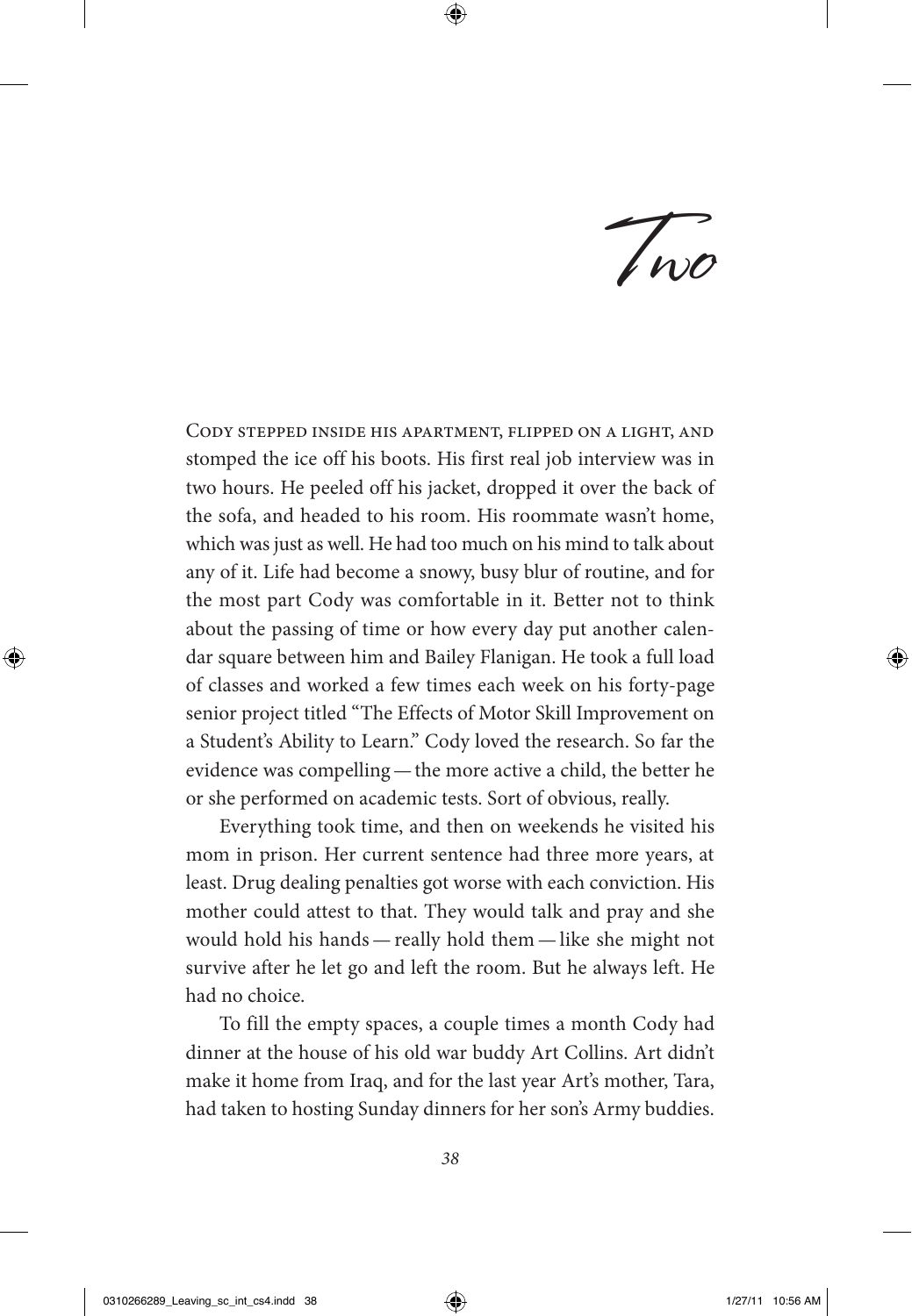

"I own me a special place in my heart for you, Cody Coleman," she told him whenever he stopped by. "God's got Himself good plans for you, young man. You got any doubts, we'll talk about it, you hear? I'll change your mind!"

Tara was long on conversation and hospitality — her food rich and warm and homemade. Creamy sauces, soft fresh bread, and any number of cuts of beef. The woman was African American, with a hearty laugh and a loud voice, and her small house smelled of spices and laundry detergent. But, even so, she reminded Cody of Bailey's mom, Jenny. Tara Collins filled a broken place in Cody's heart. She helped him walk through the weekends without breaking down and calling Bailey.

Once in a while Tara invited Cheyenne Williams — the pretty girl who had once been engaged to Art. Cody had no delusions about Tara's intentions where Cheyenne was concerned. Tara was trying to set them up. But Cody kept his distance. Other than an occasional text message, he didn't talk to Cheyenne outside Tara's house. He had no intention of doing so. Bailey had taken his heart a long time ago — no matter how he tried to convince himself otherwise.

Combined, his schedule left his heart little room for feeling or missing or wondering what might have been if he hadn't let stubborn pride stand in the way when he saw Bailey outside his mother's prison last New Year's Day. He'd watched her pull away without showing himself, without saying a word. Never mind that she was like a drug, an addiction he couldn't overcome. He saw her face in his dreams and heard her voice in a crowded room. Even when she might as well have been a million miles away, Bailey was there.

Always she was there.

He stopped on the way to his room. There on the wall was a photograph he couldn't just walk past, a picture he stopped and looked at every day without fail. In it, he was twenty, maybe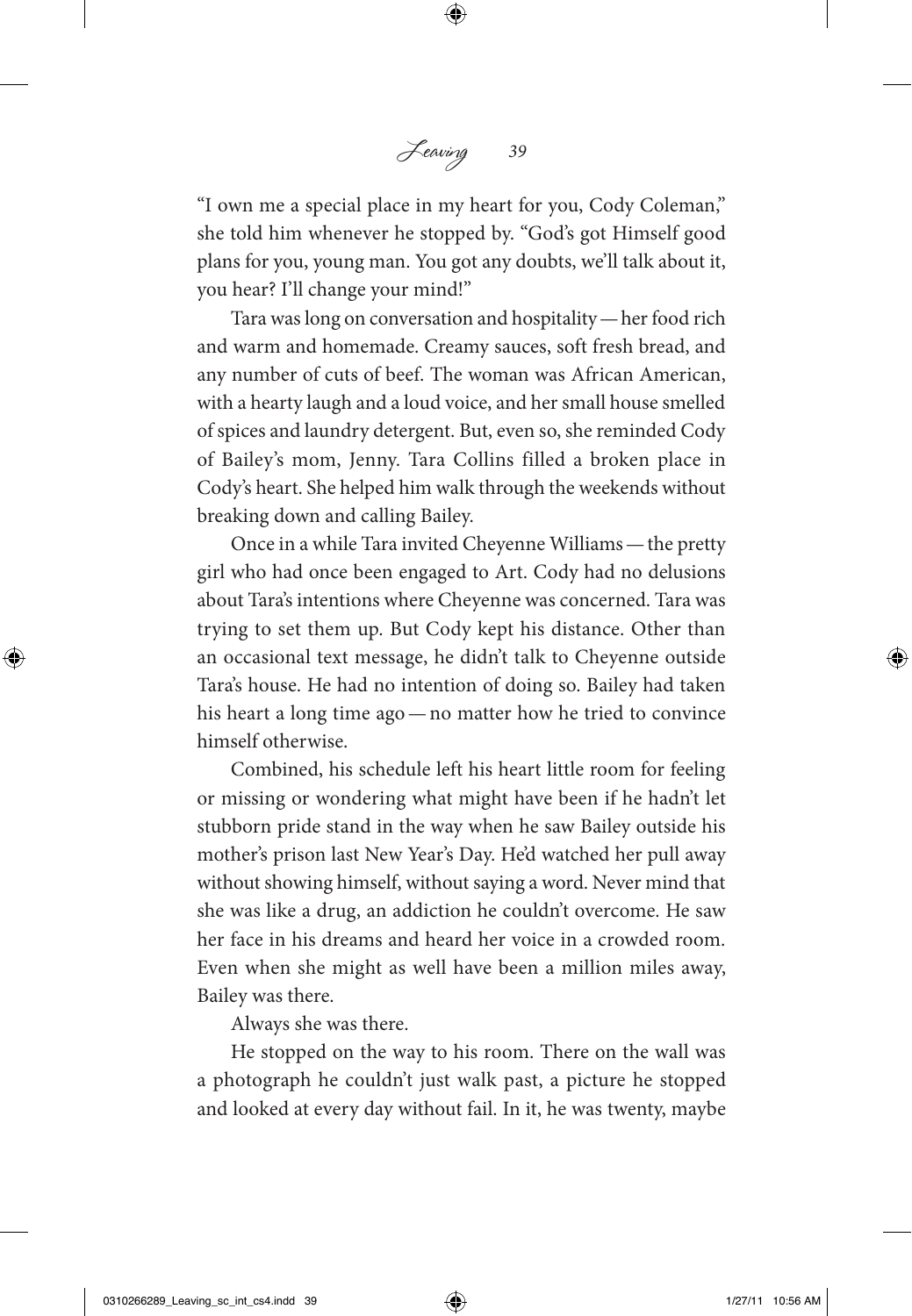twenty-one, at Lake Monroe surrounded by the Flanigans. All of them. Jenny and Jim, and their six kids. The five boys — Connor, Shawn, Justin, BJ, and Ricky. And there beside him, her eyes bright from the light inside her, stood Bailey. The photo drew him in, made him feel even for a minute that he was there again. The Indiana sunshine on his shoulders, a football tucked under his arm, the family he loved around him ... and Bailey.

Breathing the same air as him.

A draft from the nearby window sent a chill down his arms. He blinked and the warmth of that summer day faded. The interview. He had to focus on the interview. He pulled off the thermal he'd worn to class that morning and slipped into a white T-shirt. A smile tugged at his lips. Okay, maybe not the biggest job interview ever. But the biggest interview he'd had so far. A school forty minutes east of Indianapolis needed a PE teacher and an assistant football coach. He had a pizza delivery job most nights and weekends, but it didn't pay much. The interview at Lyle High School was at least a step in the right direction.

One of his professors at IU had told him about the position. "They'll grant you an emergency credential," the man told him. "It's a small school. But since this is your career field, I think you should at least talk to the principal."

The professor made arrangements for the interview and Cody stopped by the registrar's office early this morning. If he was given the job, he could switch his two morning classes to the evening, and since his others were already at night, he would be free to take the job. He was set to graduate from IU this May, and after that he would take an accelerated course of classes to earn his master's degree in education. The fit was perfect.

Cody peered into his cramped closet. He owned two dress shirts — a solid white and a pale blue. He chose the white one. It was a little wrinkled and maybe a shade grayer than a year ago. But it was the best he had, and it would do for today. He slipped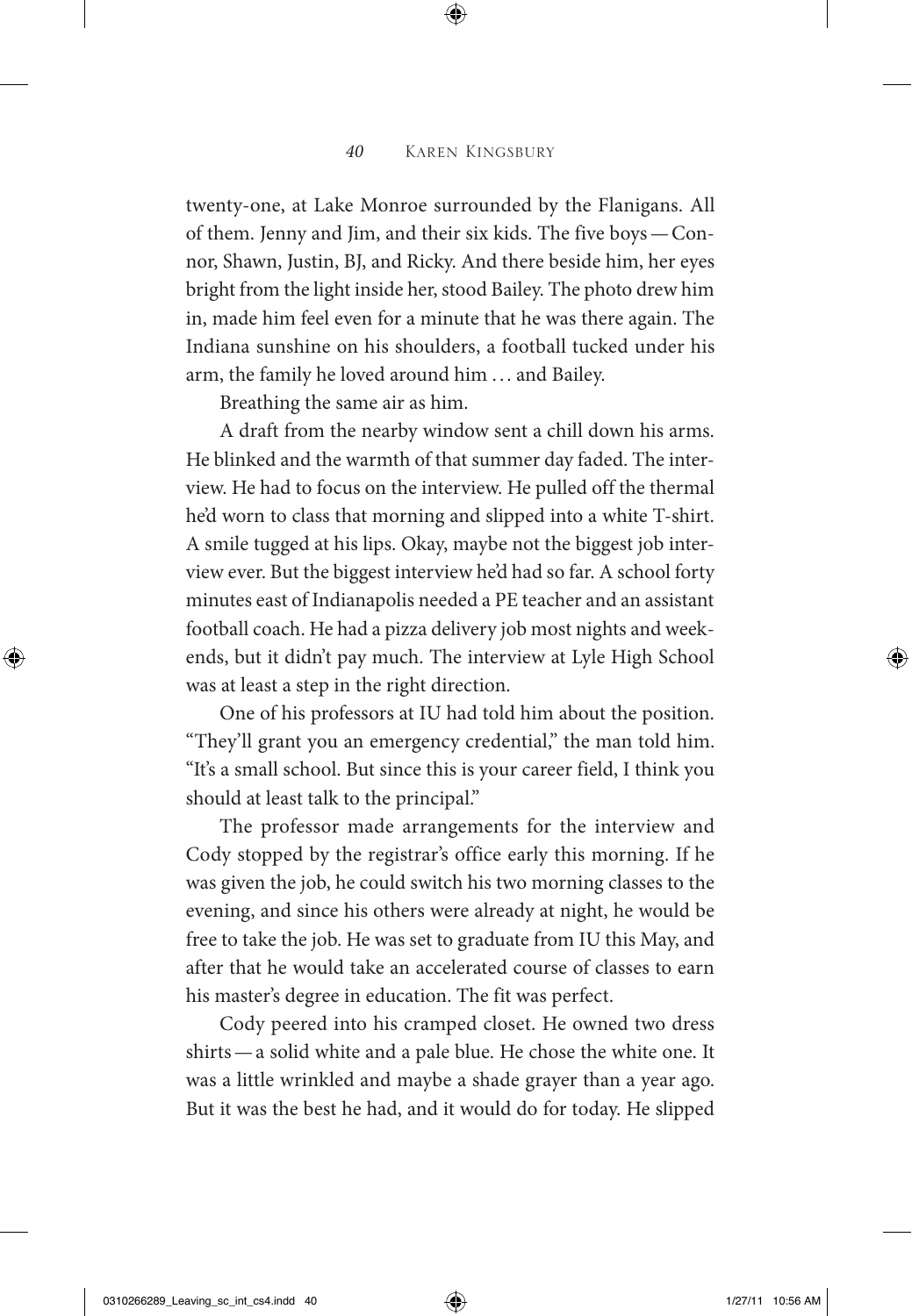

it on, buttoned it up, grabbed a blue tie, and perfectly knotted it in place. After living with the Flanigans, he would never struggle with a tie. Bailey's father, Jim, had seen to that.

Snow was forecast for later that day, but for now his old pickup could get him forty-five minutes east for the interview. Getting home might be another matter. He grabbed his portfolio — a few copies of his resume and some newspaper clippings from Clear Creek High football, the team he'd helped coach in Bloomington. He was meeting with the principal, and then the athletic director and football coach. Might as well bring everything he had to convince them.

The drive took longer than he thought. Or maybe it only seemed that way because every radio station was playing another love song. Halfway there the reason finally hit him: It was Valentine's Day. Of course they were playing love songs. He narrowed his eyes against the glare of the setting sun on the snow-covered fields. So what was he doing driving to an interview halfway to Ohio? Bailey loved him, right? That's what she had told him outside her parents' house the last time they talked, right. He exhaled hard. Why was he so stubborn?

He clenched his jaw and kept his attention on the road. The reason hadn't changed. Bailey Flanigan settling for a guy whose only family was a frail, sad woman doing time for dealing drugs? Risking the possibility that the paparazzi would figure out the details and drag both their names through the mud? And there were other reasons. For the last six months he'd lived with the threat from his mom's abusive drug supplier. The man said he'd kill Cody or anyone Cody was with if his mom turned him in which she did. Until the guy was caught recently, Cody's life was like some crazy crime movie. Cody wouldn't expose Bailey to that no matter how he felt about her.

*God, I can't mix my life with hers . . . You know that*. He tightened his grip on the wheel. *But I can't get her out of my heart,*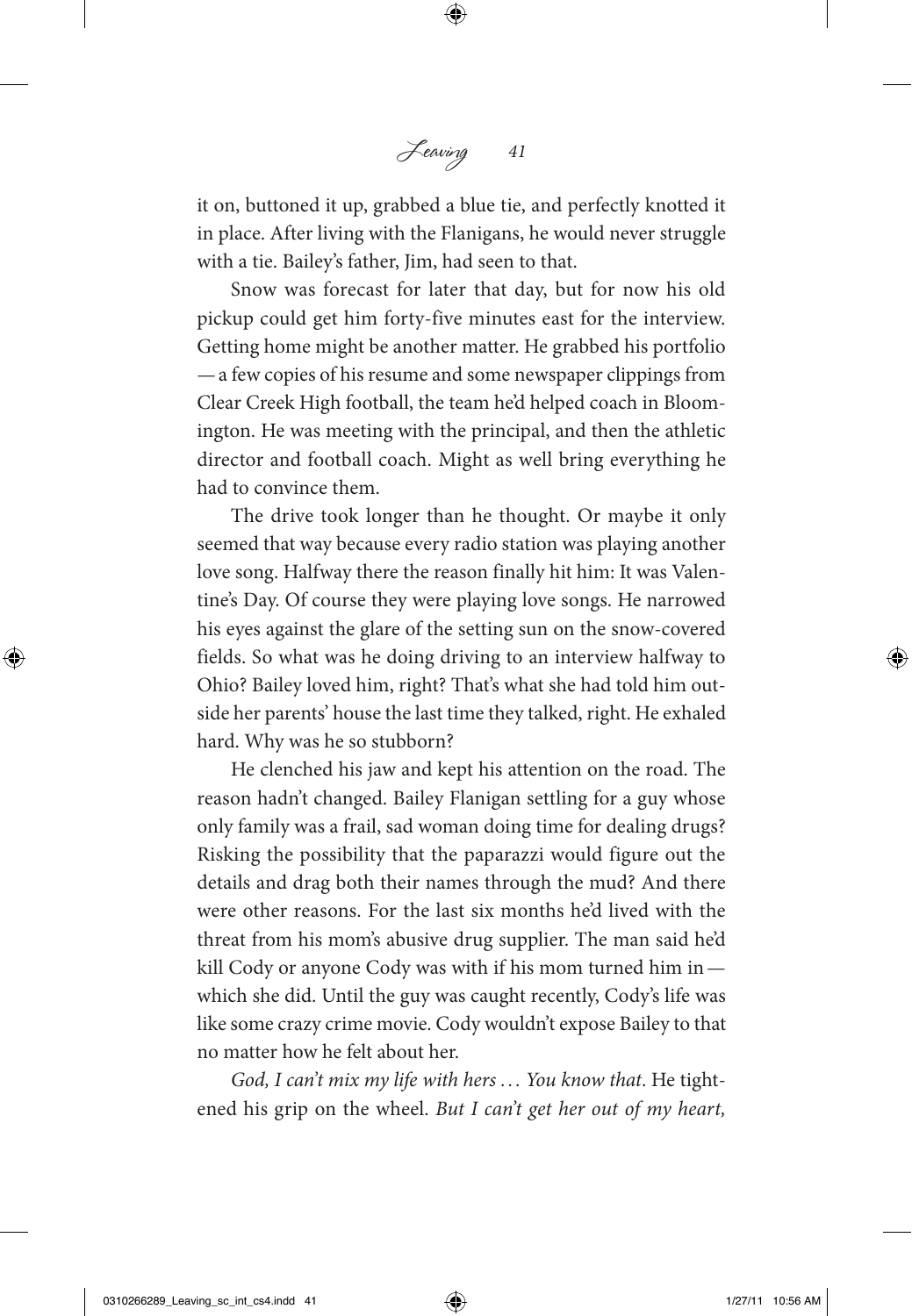*either. Help me move on. You can see how I am. I can't leave her behind without Your help.*

A response came then, brushing like a whisper against his soul: *Son . . . I have loved you with an everlasting love . . . commit your plans to me and they will succeed.*

Cody relaxed back into his seat. *Is that You, God?* He waited, but nothing ... no more whispers. The verse was something his mom had shared with him last weekend. She was in Bible studies just about every day. "It's the only way I stay sane," she told him. "After what I've done to you . . . to my chances at ever being a real mom<sup>"</sup>

"You'll always be my mom." He took her hands in his. "We'll get through this."

She blinked back tears, but she agreed. And that's when she gave him a slip of paper. Scribbled on it was Proverbs 16:3. *Commit your plans to the Lord and they will succeed.* But why would God bring that to mind now? Was it about the plans he had for teaching at Lyle? Was that why the Spirit would whisper the verse to him here? That must be it. This was a big interview, after all. So maybe God didn't want him thinking about Bailey but about the task ahead of him: winning the job.

He switched the radio station. Sports talk. That's what he needed. Get his mind off Bailey. Focus on something left-brained: The Lakers or the Heat — which team was stronger heading into the NBA All-Star weekend. Pro baseball's spring training. Who was moving up in the ratings for April's NFL draft.

Anything but Bailey.

The trick worked, and for the next thirty minutes he listened to a host take callers either raving about or tearing apart LeBron James. Cody exited off the main highway and took a two-lane country road through ten miles of farmland. Barren corn and soybean fields and orchards of empty-armed apple trees. Endless ranches and herds of cattle as far as he could see. The longer he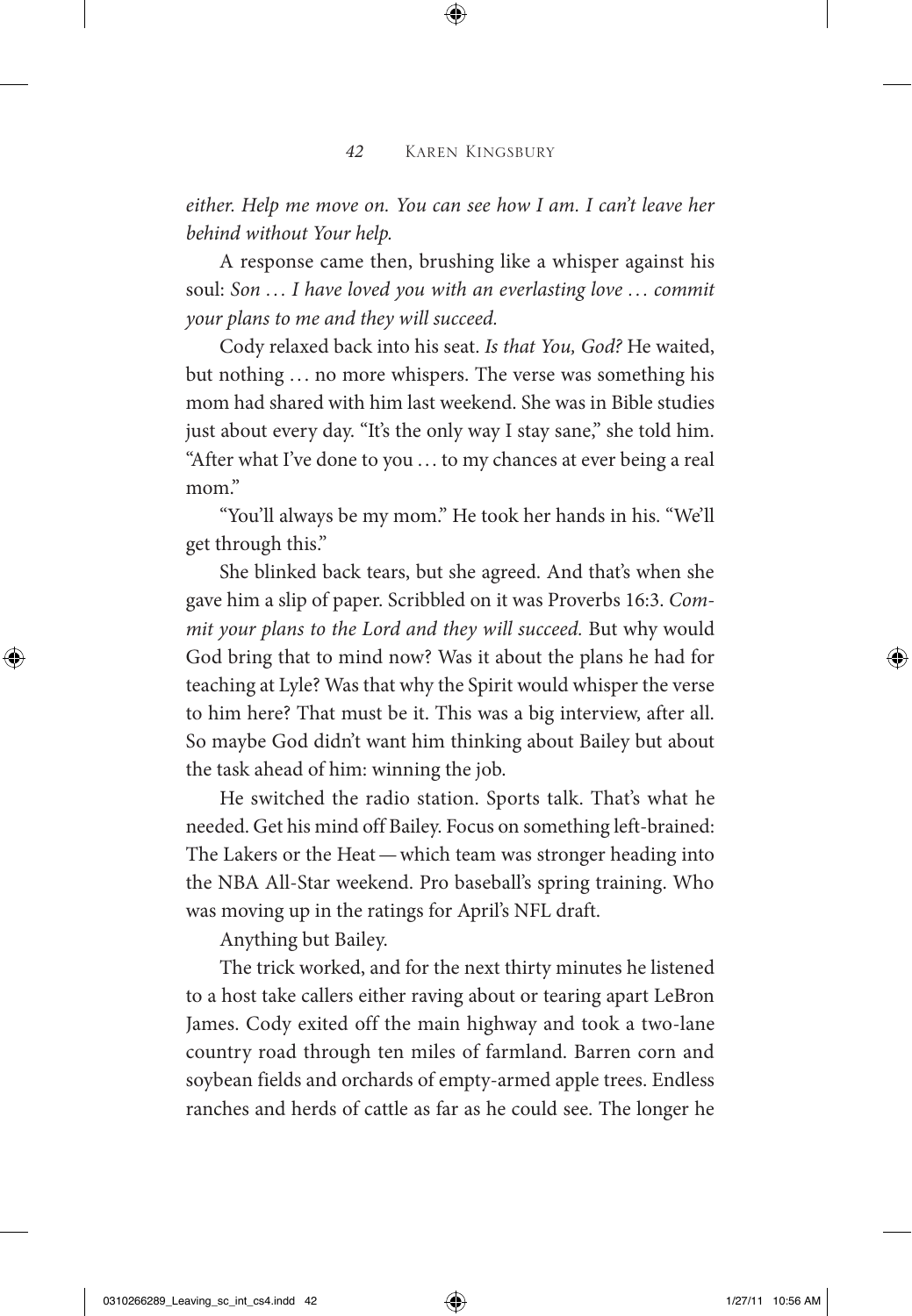

drove the more he figured he was lost. Maybe he missed a turn off. What sort of school could be this far out in the sticks? He was about to pull over and check his MapQuest directions, when up ahead he saw a cluster of homes and small buildings — the tallest, a red brick church with a white steeple that pierced the cloudy sky.

As he approached, a sign came into view: "Welcome to Lyle, Home of the Buckaroos." The next one made him smile: "25 M.P.H. Thank you kindly for observing our speed limit." Polite people. Cody liked that. He slowed his pickup and looked for signs of life. A weathered, oversized American flag fanned in the breeze from the corner of a low-slung nineteenth century trading post-type building — Al's Hardware*,* according to the sign. Two guys in overalls sat on a bench outside the front door. Waiting for customers, no doubt.

A gas station with rusted pumps, Ali's Coffee Can, Shirley's Curl and Cut ... Cody felt like he was driving through a movie set. Small-town America. Up ahead a slightly tattered banner stretched across Main Street: *World Famous Lyle Rodeo*. The rodeo was the only reason Cody had ever heard of the little town. Same as most anyone in Indiana. A few of Cody's buddies from Clear Creek High made a trek of it every year, last weekend in June. One of them even competed. Saddle broncs. Crazy stuff.

Suddenly an image flashed in his mind. An Iraqi interrogation room. A view through the bars of a four-foot cage. Shouting, and slamming doors, and the butt of a rifle ramming him into a corner. The face of an Iraqi soldier opening the cage and . . .

Cody blinked and the images disappeared. He pulled over to the side of the road and hung his head. His heart pounded, and his breaths came in shaky short gasps. A layer of perspiration beaded up across his forehead and on his forearms. He hated this, the way images from war took over his mind without warning. Especially lately. *I can't do this, God. Make them go away. That time in my life is over. Please . . . make it stop.*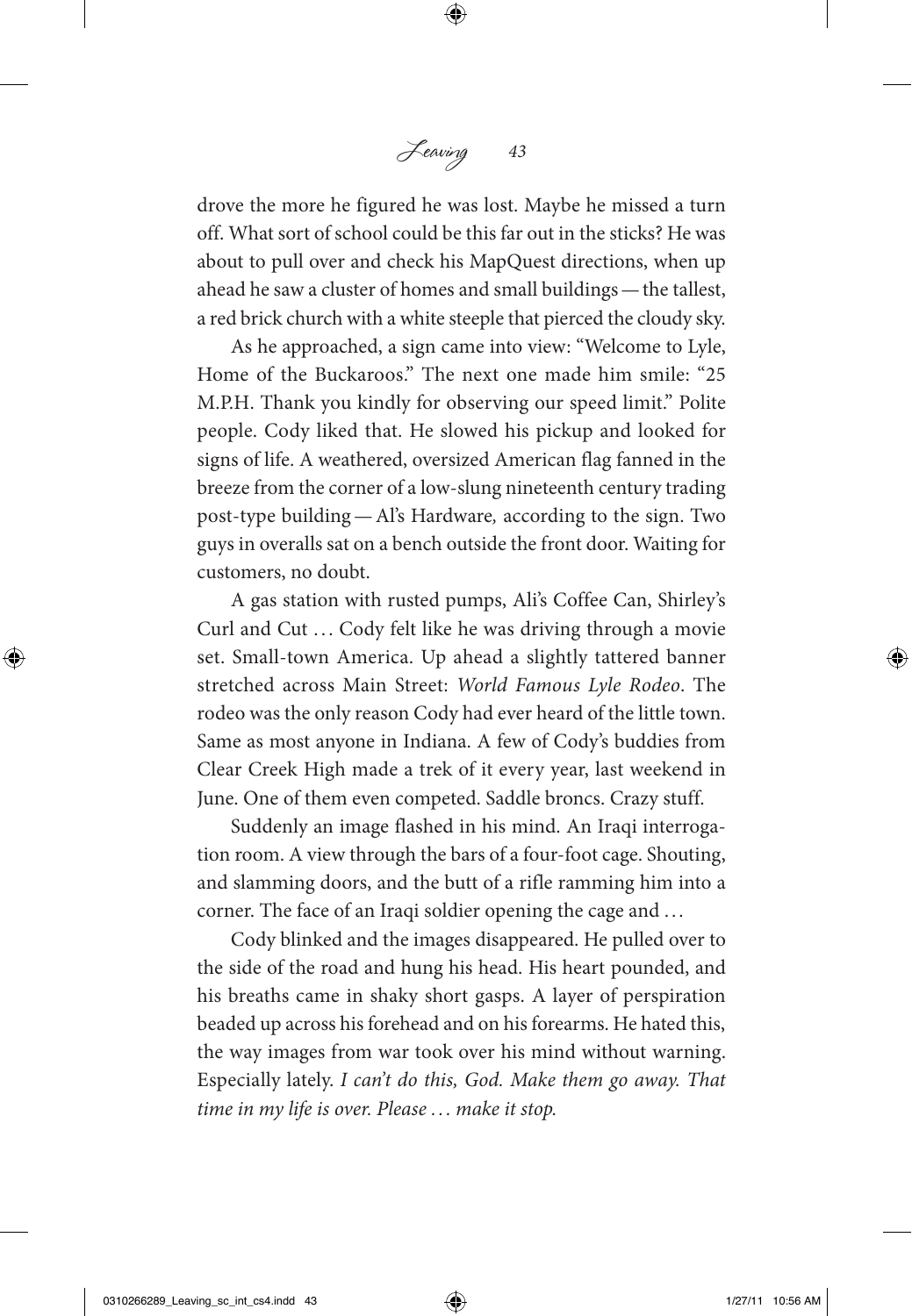Gradually, a peace that passed understanding put its arms around his shoulders and he felt his body relax, felt his breathing and heart rate return to normal. *Thank You . . . thank You, Lord. I feel You here*. He drew a slow deep breath.

Okay, maybe riding broncs wasn't the craziest thing.

He wiped the back of his hand over his forehead. Twenty minutes until his interview, but he might as well get to the school. Three blocks east and another north and there it was. Square in the middle of another massive field, surrounded by maple trees — a two-story brick structure with an old-fashioned marquis out front announcing: *Cake Walk and Carnival, February 19.*

Cody drove around back and there was the football field: Barely a hundred yards of snow and grass with a few rickety wooden bleachers. Weeds poked their way up through the asphalt track that bordered the end zone. In the distance, against a darkening sky, an army green water tank boasted the obvious. *Lyle Buckaroos — Class of '11* painted in blue on one side.

Another survey of the field.

The stands would hold maybe a hundred people. This couldn't be where they played their varsity games, right? He checked his watch. Ten minutes until the interview. He drove around to the front of the school and pulled the folded piece of paper from his pocket, the one his mom had given him. *Commit your plans to the Lord and they will succeed.* He had long since memorized it, but somehow reading it in his mom's handwriting made him feel more normal. Like his mom was waiting at home making dinner, encouraging him. Cheering him on.

"Here goes," he whispered. Once more he folded the piece of paper and returned it to his pocket. He shut and locked the door, straightened his tie, and made his way inside the school.

Three women were talking over one computer when he walked in the room. They stopped and looked at him. "Hello." The youngest of the ladies took a step closer. "Can I help you?"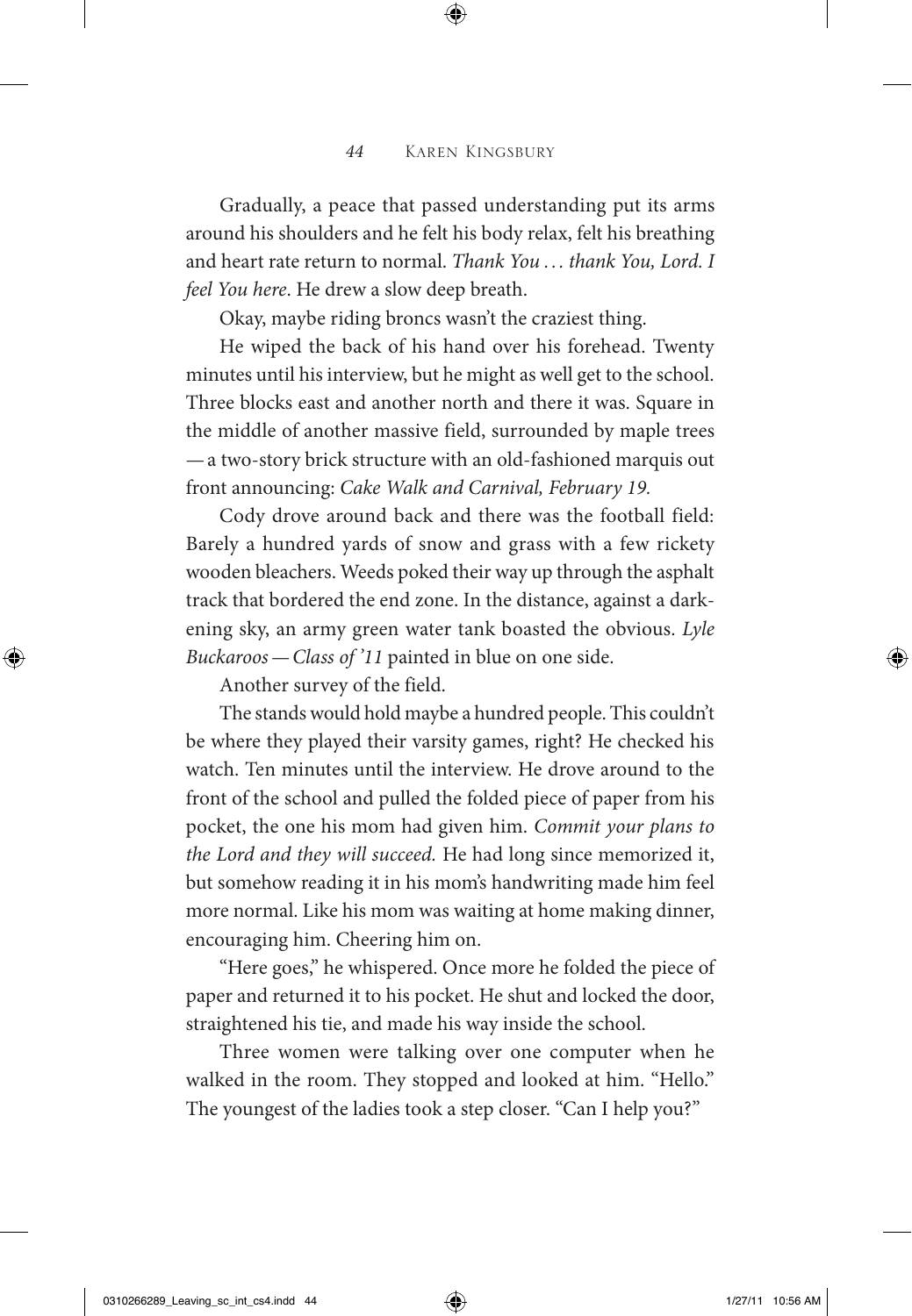

"Yes." He stood a little taller. "I'm Cody Coleman. I'm here to meet Ms. Baker."

The woman smiled. "That's me." She glanced at the clock on the wall. "You're early." Her eyes were kind as she shook his hand. "I like that." She motioned for him to follow her, and he did. They went through the workspace to a private office at the back corner. She left the door open, took the seat behind the desk, and offered him the one on the other side.

"You come highly recommended by your professor." Ms. Baker picked up a portfolio on her desk and thumbed through it. "I'm impressed, Mr. Coleman."

*Mr. Coleman . . . so old-sounding.* Cody swallowed his nerves. "Thank you, ma'am."

She leaned back, relaxed. No way she was a day over thirty. "Tell me about yourself. Why do you want to teach at Lyle?"

"I was an athlete in high school." He talked easily about his time at Clear Creek and his service in Iraq. Then he shifted in his seat and searched for the right words. "To be honest, I didn't know about the opening at Lyle until this week. I want to teach because . . . because the people who've made the most impact in my life have been teachers. Coaches." He paused, and he could hear Jim Flanigan's voice. *You can do anything, Cody . . . God has great plans for you. Never let anything stop you from your dreams . . .*

He looked at Ms. Baker. "I was nearly killed in Iraq, ma'am. With this second chance, I want to make a difference. The way a few teachers and coaches made a difference for me."

She nodded slowly. "I respect that." Another glance through the folder in her hands. "You're aware you would be taking this position on an emergency credential basis." Her eyes lifted to his. "It's a temporary position, Mr. Coleman. We couldn't offer you a full-time job until you complete the credentialing process — after you graduate."

"I understand."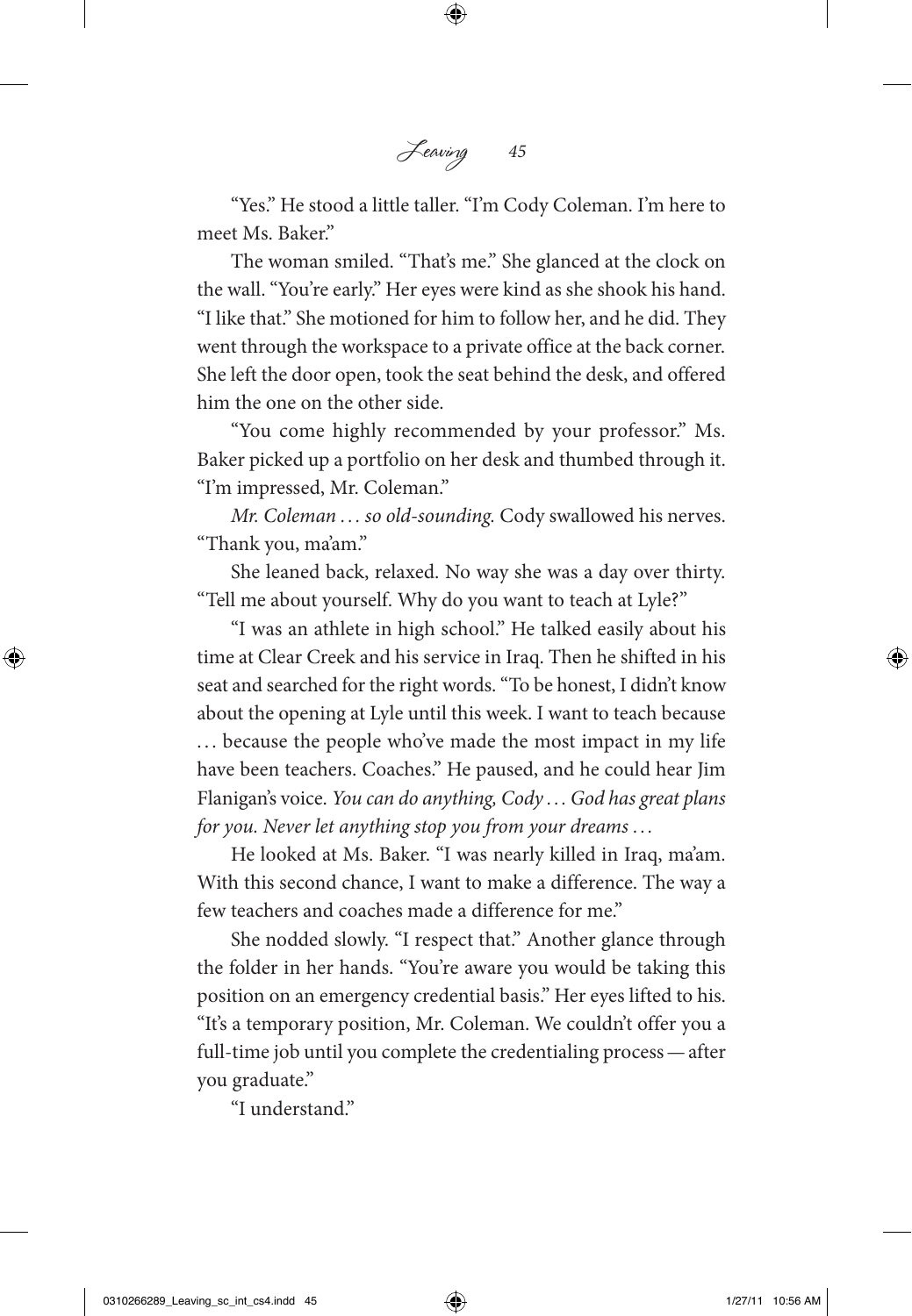The interview lasted another fifteen minutes while they talked about teaching styles and the importance of hard work and family and faith to the kids of Lyle. "It's a public school, yes. But this is a community that lives and dies by the success of the crops that surround us. The people of Lyle understand hard work and they're early to church every Sunday."

"Yes, ma'am." Cody felt the light in his eyes. "I can relate."

Ms. Baker's expression softened. "I thought so."

A few more minutes and the principal led Cody to the school's gym. Inside, a class of maybe thirty guys was counting off jumping jacks while the coach barked out orders. "Faster! Louder! Come on guys. This is February. Champions are made in the off-season!"

Cody wondered if he'd like the man. Some coaches could yell and still get their point across, still show love and concern for their players. Others were mostly a lot of hot air. They stepped inside, and Ms. Baker waited until the coach spotted her. He blew his whistle. "Take five. Get some water. We'll try it again after that." The man's scowl remained as he walked over. "Ms. Baker," he nodded, terse, serious.

"Coach Oliver, this is Cody Coleman. The candidate sent over by the university."

"Right." The man gave Cody a quick once-over. "The kid on the emergency credential."

A slight look of irritation came over Ms. Baker's face, but only for a moment. "I'm prepared to offer him the position if he'll take it." Her approval of Cody was clear. "But he'll be your assistant. I'd like the two of you to talk for a few minutes, and then include Mr. Coleman in your practice this afternoon. So he can know if he'd like to be a part of our program."

"Got it." Coach Oliver's surly attitude remained. "Thank you, Ms. Baker."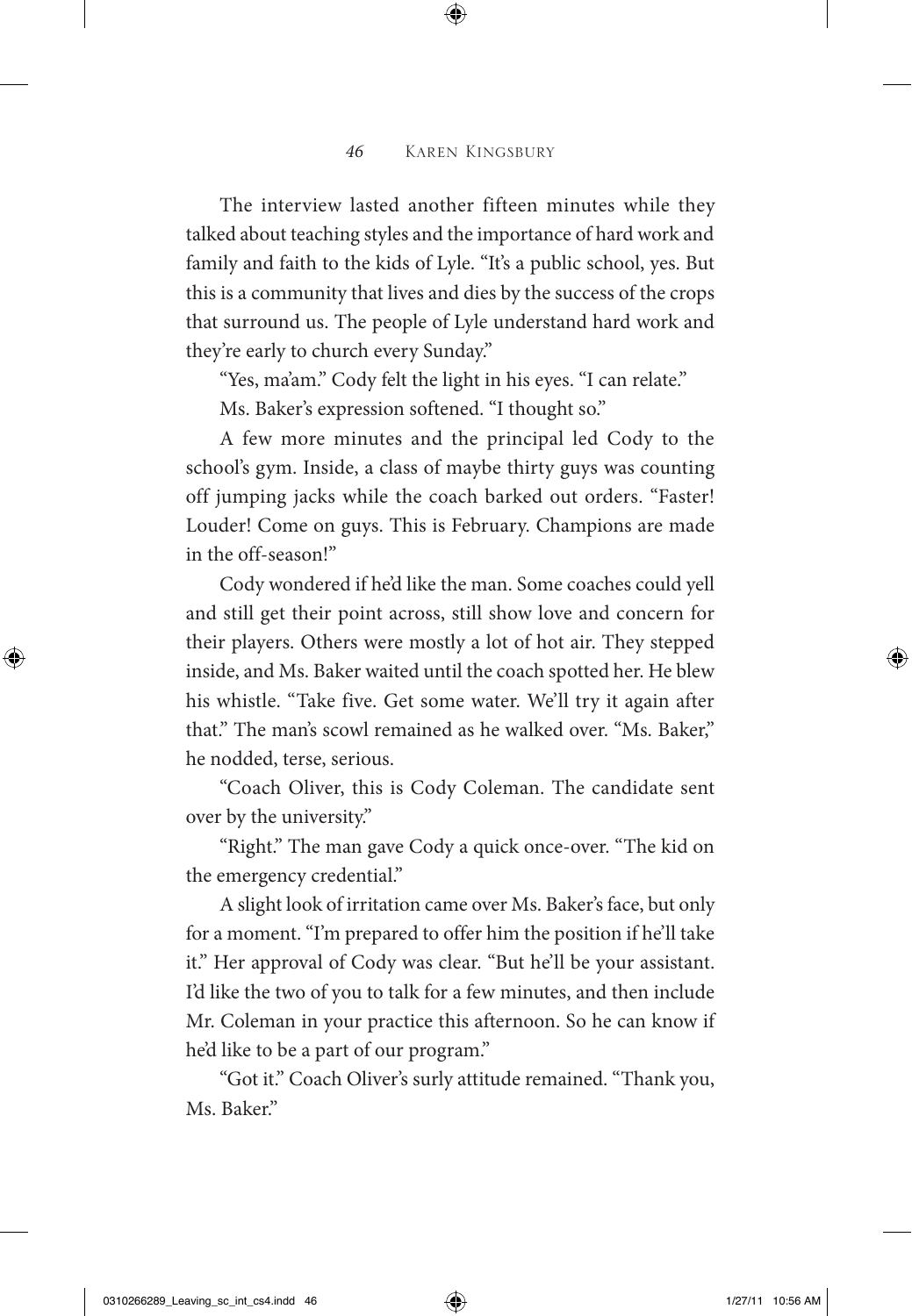

She nodded and smiled again at Cody. "Talk to me before you leave. I'll be in my office."

"Yes, ma'am." Cody wasn't sure what was going on, but clearly there was tension between the coach and principal. It was easy to pick sides.

Ms. Baker left and Coach Oliver stared at him. "Notice she didn't say, 'Winning program.'" He sneered. "I've been coaching here for two years, and we haven't won a game." He took a step closer. "Know why?"

"No, sir." Cody crossed his arms.

"Because of Coach John Brown."

Cody could imagine how baffled he must've looked. "I'm . . . sorry, coach. I don't know John Brown."

The man raised his eyebrows. "I thought you were from Bloomington."

"Yes, sir."

"Boy . . . everyone in the state knows John Brown. He's a legend. Won a state title with Lyle for the 1A division six years in a row." He tossed his hand. "Retired two years ago when the talent dried up." He lowered his voice and leaned closer. "Even John Brown couldn't make a winning season out of this sorry group a' kids."

Cody nodded. He glanced at the guys, huddled in clusters around the drinking fountain. A couple of them were  $big-six$ four, six-five maybe. Nothing about the group looked especially inept.

"Sure." The coach shrugged. "I need an assistant. I need an offense and a defense, for that matter. You can at least help me coach. Give the parents someone else to be angry at."

Cody crossed his arms. If this was Coach Oliver's sales pitch for Lyle, it was falling flat. He nodded absently, not sure if he was supposed to respond.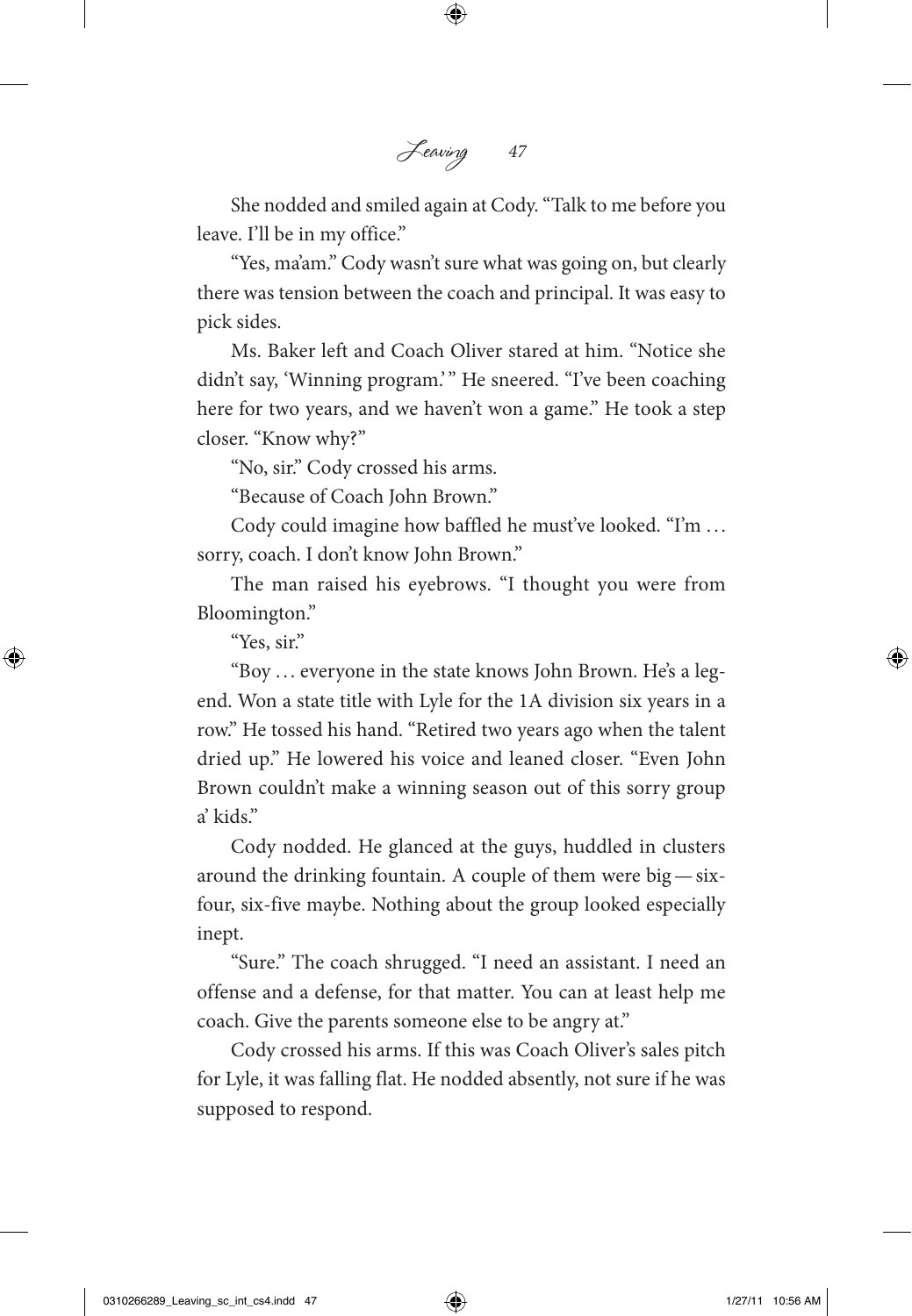Without warning, the man turned to the kids and blew his whistle. "Time's up. Back in formation."

*Interview over,* Cody thought. He could already picture himself telling Ms. Baker no thanks. He didn't want to drive out here every day, and he had no desire to take heat from parents because of the defeated mind-set of Coach Oliver. A few minutes later when the coach was finished with calisthenics — he led the team outside to the bitter cold field. Cody didn't want to be rude, so he followed.

The temperature had dropped and the clouds were dark and building fast. Forget a light snowfall ... a blizzard was about to break loose. Cody anchored himself on the sidelines and watched. The outdoor practice was more of the same: Coach Oliver barking and snapping while the kids walked through a series of passing drills. By the time the coach blew the whistle for the last time, Cody was ready to chock up the entire afternoon to nothing more than experience. A lesson in what he didn't want to do and where he didn't want to work.

"There you go, kid." The coach shrugged again. "Take it or leave it. That's Lyle." He walked off with his clipboard and whistle before Cody could respond.

*That's that*, he thought. He was about to find Ms. Baker and decline the offer when he spotted a player headed toward the opposite end zone. The guy stopped at the forty-yard line — or what looked like roughly the forty. He froze in a receiver's ready position and sprinted across the field. Once he crossed into the end zone, he turned around, jogged to the other forty, and did the same sort of sprint across that part of the field.

A couple stragglers stopped and one of them shouted. "Smitty, you're crazy! Ain't no runnin' gonna help you catch the ball." The player was a short redhead. He laughed out loud. "You don't get it."

His buddy chuckled too, and then both of them walked to the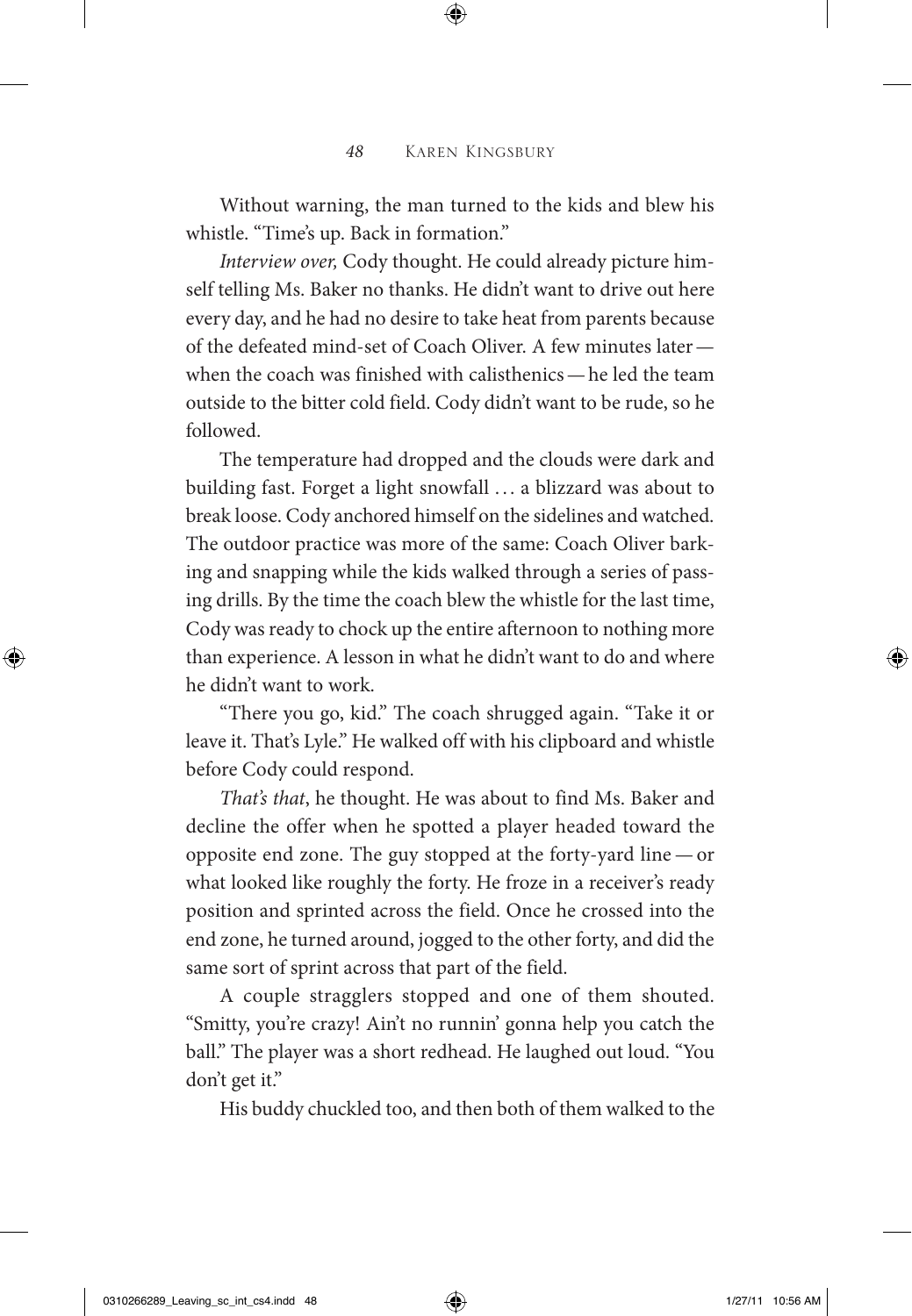

locker room. As they passed Cody, they gave him a curious look and a distant kind of nod. The kind players might give each other when they want to look tough.

"Gentlemen," Cody said. He made eye contact with the guys, but only for a moment. Then he turned his attention back to the kid on the field. The player was running another sixty-yard burst, and this time when he reached the end zone he dropped to one knee. He planted his elbow on the other and bowed his head.

Cody narrowed his eyes. Who was the kid, and why was he on the freezing wet ground? He watched as the guy stayed there for a minute, stood and jogged back toward the building, toward Cody. He was about to pass when he slowed up and squinted. "You the new assistant?"

"Uh . . ." A strange guilt flooded Cody's heart. He hesitated. "I'm ... I'm thinking about it." A second or two passed, but Cody didn't want the kid to leave. Not yet. He nodded to the field. "You do that ... after every practice?"

"Yes, sir." The kid crossed his arms. He was black, maybe an inch shorter than Cody, with arms that proved time in the weight room. Something about him reminded Cody of himself, the way he might've been in high school if he'd had the grasp of faith he had now. The player stared at the end zone. "I'm dedicating the season to God. Every game ... every drive. Every play. Every practice. Trusting God for what's ahead."

Compassion for the kid came over Cody. He nodded slowly. "You were praying?"

"Yes, sir." He let loose a lighthearted laugh and gave a shake of his head. "I'm a junior. If you know anything about Lyle, we need a lot of prayer."

"I hear." Cody liked the kid. His leadership and determination. The way he didn't care about his teammates laughing at him. "What's your name?"

"DeMetri Smith." He smiled. "Guys call me Smitty."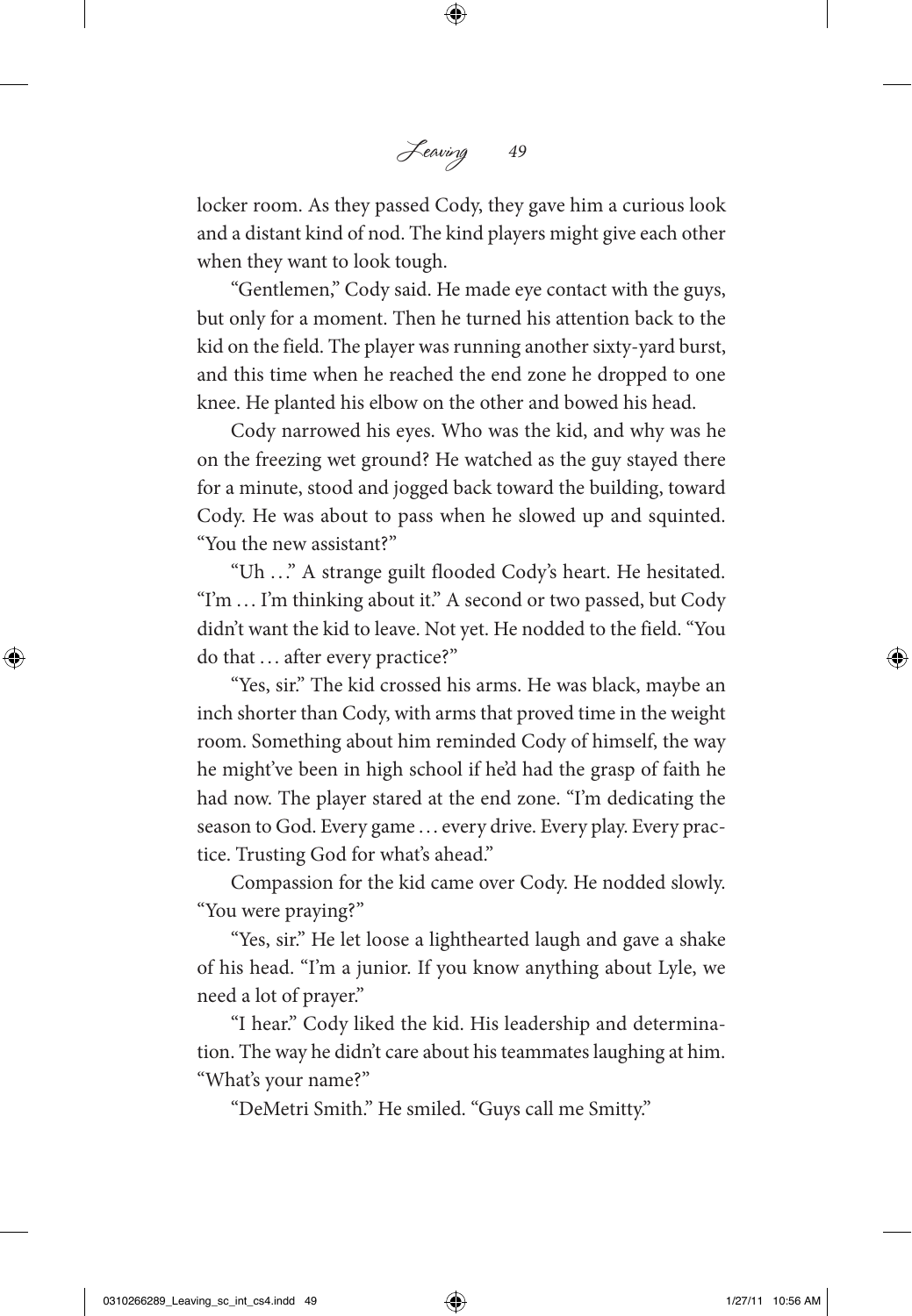"Coach Coleman." Cody reached out and shook DeMetri's hand. "Nice to meet you."

"You, too." DeMetri grinned, gave a quick wave and jogged off. He wasn't too far away when Cody called after him, "DeMetri." The player stopped and turned. "Sir?"

"What were you praying for today?"

DeMetri's smile filled his face. "You're here because of the job, right?"

"Yes." Cody paused, but only briefly. "Yes, I am."

"Then that's easy." He started jogging again, his eyes still on Cody. "I was praying for you." One last grin and he turned and finished the trek to the locker room.

Cody stood there, unable to move. In a moment's time, he remembered a message from one of the Campus Crusade meetings. The group leader had talked about service to Christ and the purpose of life. The guy's voice rang in Cody's mind again: *God never said life would be easy. The purpose in living isn't about our personal happiness . . . it's about serving God. When it comes to our relationship with the Creator, we should always . . . always have our yes on the table. If God asks us to do something, we do it. Our yes is a given.*

If Cody had wondered whether God was calling him to Lyle High, he had no doubts now. None whatsoever. DeMetri Smith had given him all the answer he needed. He began the walk to Ms. Baker's office. Now he would give the principal the answer she needed. Cody would take the job.

His yes was on the table.

He signed papers and promised to start the following day teaching five PE classes and helping out with the Lyle football program. Twenty minutes later Cody was ten miles into the drive home when snow began to fall. It didn't flutter slowly or take its time deciding whether it meant business. The clouds simply opened up and dumped. Cody slowed and focused on the road.